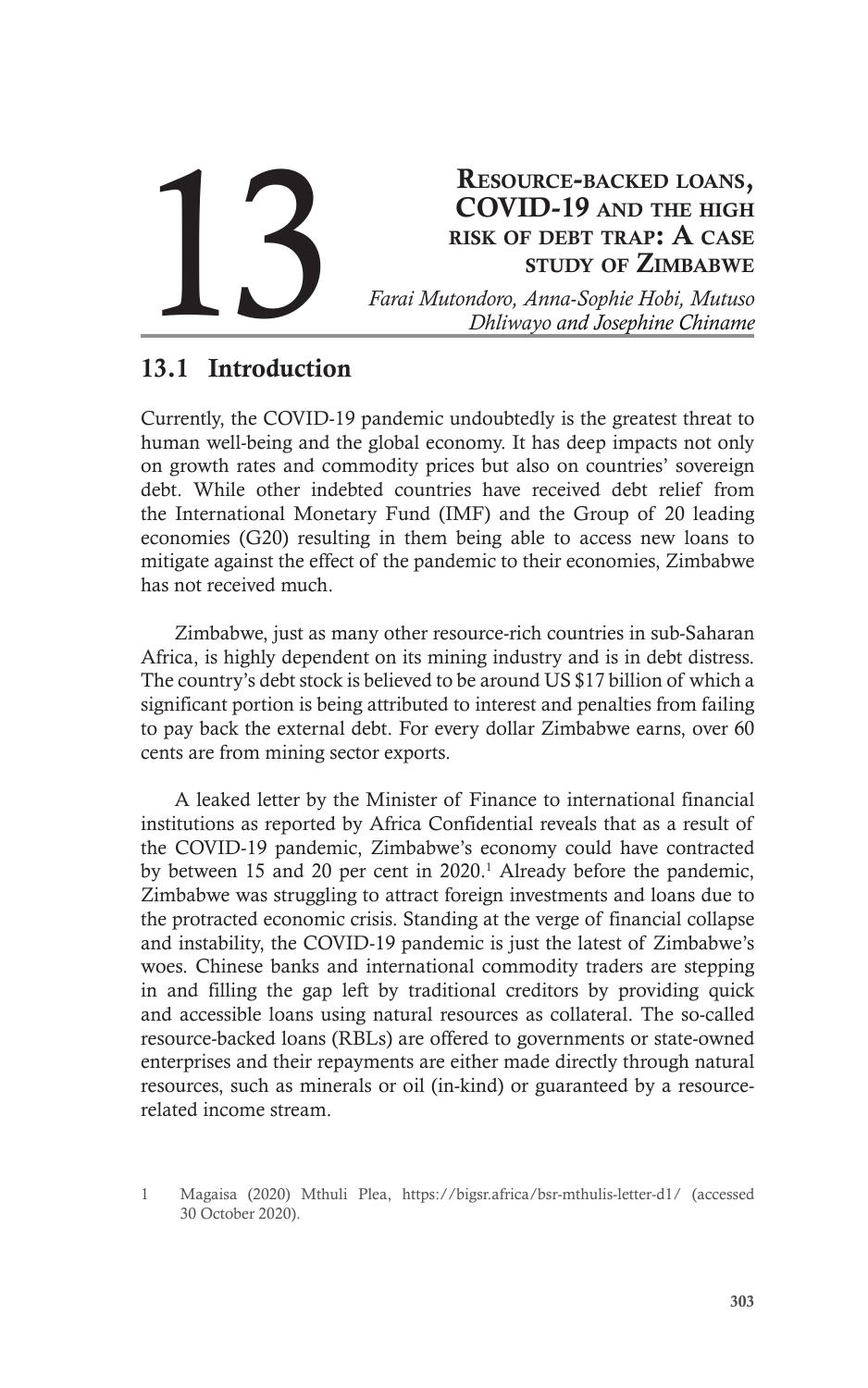RBLs come at a high price for borrowing countries, often with implications for human rights. The main risks with RBLs lie with the borrower as they become ever more dependent on their extractive sector, the volatile commodity market prices and the foreign lenders. RBLs can contribute to high debt distress which leads to economic crisis. The effects can be devastating. A government may struggle ever more to provide basic services such as health care and education. At the same time, the lenders may benefit from a steady supply of resources, high service fees and rents. Furthermore, RBLs are opaque and lack oversight.

Zimbabwe has been very active in resource mortgaging and six RBLs and resources-for-infrastructure deals estimated to a total amount of US \$6,8 billion became known, mostly through the help of investigative journalists and researchers.<sup>2</sup> However, due to the lack of contract transparency in Zimbabwe and the opaque nature of some of these RBLs, the magnitude and extent of RBLs in Zimbabwe is difficult to ascertain. This is despite the fact that the Zimbabwean Constitution and laws demand transparency and accountability. In this chapter we analyse Zimbabwe's natural resource mortgaging through RBLs in the current situation of a global pandemic and a pan-African debt crisis. We include the legal background as well as the social implication of RBLs as Zimbabwe is increasingly using its natural resources as collateral and amending the laws in favour of them. Our main concerns are the negative impacts of RBLs both in terms of the debt burden, corruption risks and human rights. Through a review of secondary data and an interpretive approach, we analyse the RBLs and the human right scenario in Zimbabwe.

# 13.2 COVID-19, debt and the global economy

The COVID-19 pandemic represents a great shock to the global economy. The shock propagated through three key channels, namely, (i) a disruption of global value chains; (ii) restrictions on international mobility, which affected economies and activities differently, depending on their exposure and preparedness; and (iii) a reduction in cross-country remittances. According to the IMF's April 2020 World Economic Outlook, the global economy would experience its 'worst recession since the Great Depression, surpassing that seen during the global financial crisis a decade ago'. Prior to the outbreak, global growth was expected to rise marginally. COVID-19 reduced global economic growth to an annualised rate of -4,5 per cent to -6,0 per cent in 2020, with a partial recovery of 2,5 per cent to 5,2 per

<sup>2</sup> http://zimcodd.org/wp-content/uploads/2021/02/The-Bane-of-Resource-Backed-Loans-Implications-for-Debt-Sustainability.pdf (accessed 30 October 2020).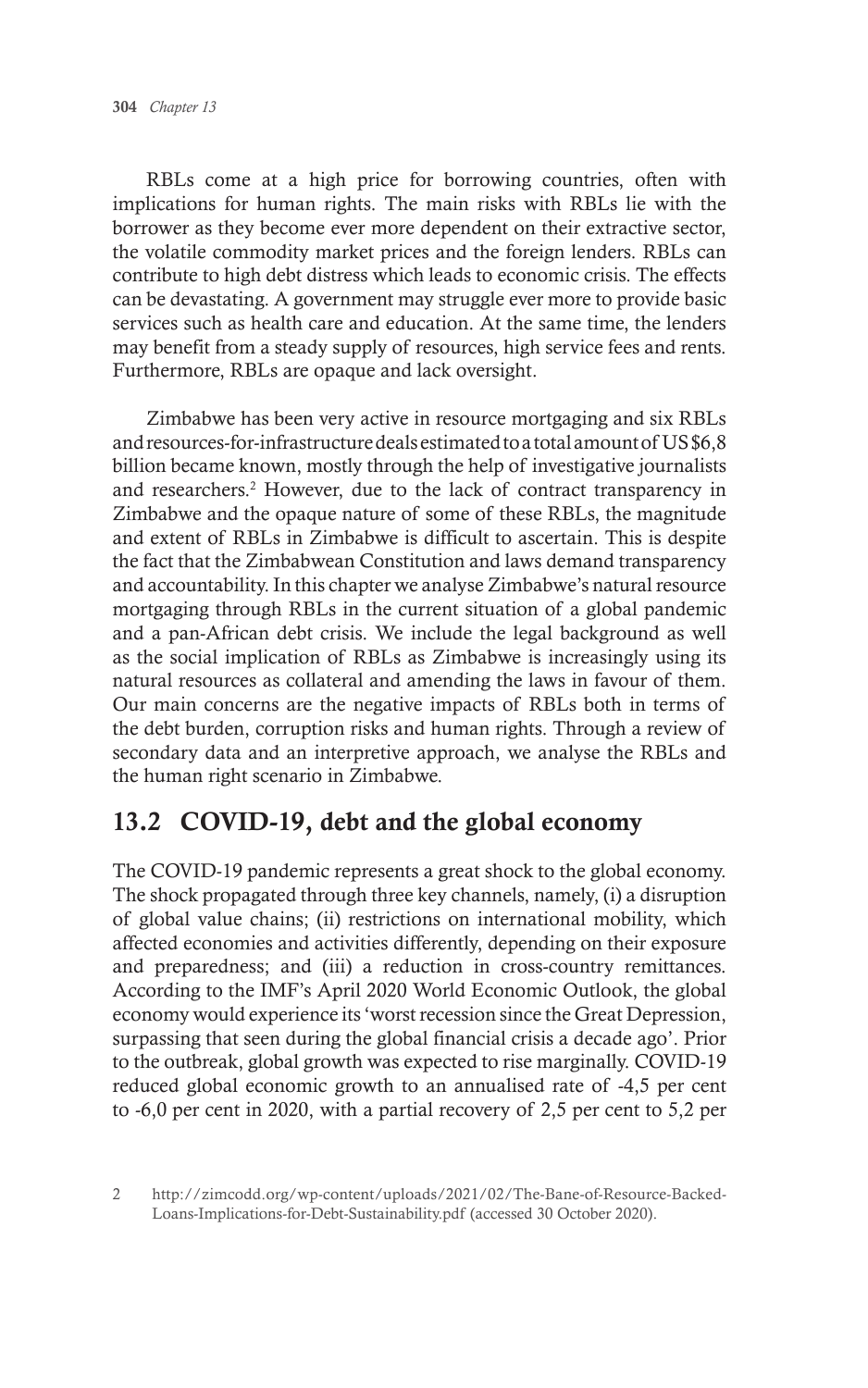cent projected for 2021.<sup>3</sup> More than 90 per cent of the global economy experienced a contraction in per capita gross domestic product (GDP), the highest share of countries simultaneously contracting since the Great Depression of 1930 to 1932.<sup>4</sup> Goods trade fell rapidly, adding to the economic decline in manufacturing countries.<sup>5</sup> Global trade is estimated to have fallen by 5,3 per cent in 2020.<sup>6</sup> Oil prices lost about 50 per cent of their value, dropping from US \$67 below US \$30 a barrel in 2020, and metals were projected to decline more than 13 per cent in 2020 while food prices were expected to be broadly stable through 2020.<sup>7</sup> The tumbling of the global economy arising from a plunge in commodity prices and slowdown in economic activity will severely affect the African economy.

In a podcast interview on the impacts of COVID-19 on African economies, Brahima Coulibaly,<sup>8</sup> the director of the African Growth Initiative at the Brookings Institution, stressed that as a result of COVID-19, Africa has a health and an economic crisis with the latter having actually preceded the health crisis because Africa began to feel the effects before it started to register a significant number of cases on the continent. The World Bank's Africa Pulse report of April 2020, entitled 'Assessing the Economic Impact of COVID-19 and Policy Responses in Sub-Saharan Africa' projected that economic growth in sub-Saharan Africa will decline from 2,4 per cent in 2019 to -2,1 to -5,1 per cent in 2020, the first recession in 25 years.<sup>9</sup> Sub-Saharan Africa could face a severe food security crisis, with agricultural production expected to contract between 2,6 and 7 per cent.<sup>10</sup> COVID-19 will further widen fiscal deficits, particularly in commodityexporting countries and countries dependent on tourism revenues. It is anticipated that remittances that are sources of income for households in

- 3 Congressional Research Services 'Global Economic Effects of COVID-19' (2021), https://fas.org/sgp/crs/row/R46270.pdf (accessed 30 October 2020).
- 4 World Bank Global Outlook (2020).
- 5 The World Bank 'Global economic prospects' (January 2021) Subdued Global Economic Recovery, https://www.worldbank.org/en/publication/global-economicprospects (accessed 30 October 2020).
- 6 As above.
- 7 https://www.cnbc.com/2020/03/08/oil-plummets-30percent-as-opec-deal-failuresparks-price-war-fears.html (accessed 30 October 2020). Also see World Bank Reports 'Commodity markets outlook: Implications of COVID-19 for commodities' 1 (April 2020) https://openknowledge.worldbank.org/bitstream/handle/10986/33624/ CMO-April-2020.pdf (accessed 30 October 2020).
- 8 Brookings Institute, https://www.brookings.edu/experts/brahima-coulibaly/ (accessed 30 October 2020).
- 9 AG Zeufack et al 'Africa's Pulse No 21' (April 2020), https://openknowledge. worldbank.org/bitstream/handle/10986/33541/9781464815683.pdf ?sequence=18 (accessed 30 October 2020).
- 10 As above.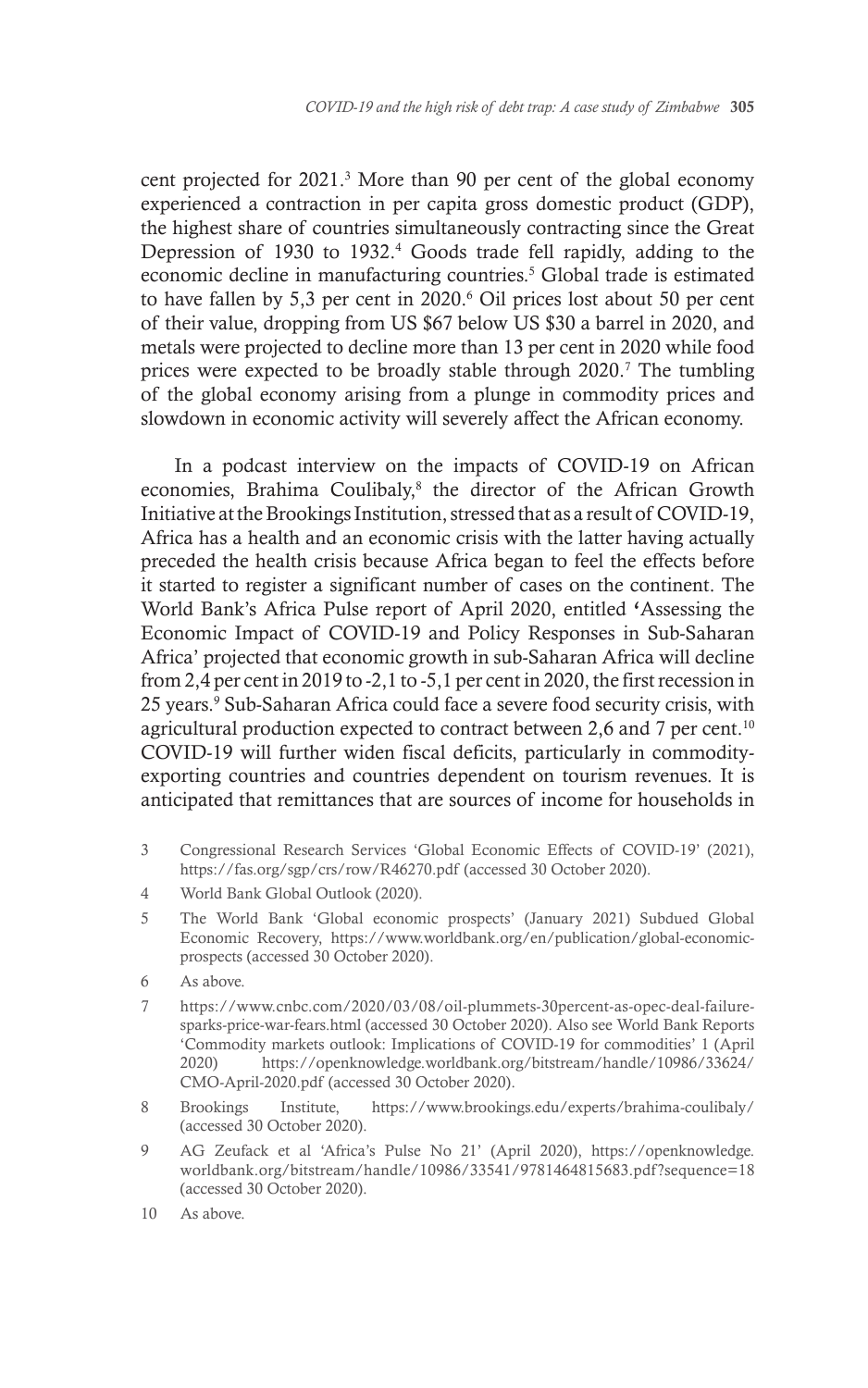Africa and also a source of foreign financing will drop significantly. For Africa, therefore, the COVID-19 pandemic is a double-edged sword: On the one hand it impedes the ability of governments to mobilise revenue and, on the other, it pressurises governments to invest more in public health and welfare mechanisms.

The COVID-19 pandemic pushes governments across the globe into the depth of the debt conundrum, particularly in sub-Saharan Africa, depending on loans from abroad. In late 2020 the IMF writes that '[t]he COVID-19 pandemic has greatly lengthened the list of developing and emerging market economies in debt distress'.<sup>11</sup> While default rates are rising, debt relief and restructuring are urgently needed. According to the African Union (AU), there is a high probability that many countries could face a rise in the stock of external debt and servicing costs due to the increase in fiscal deficits as more emphasis will be placed on to fulfilling social needs, including healthcare systems, socio-economic stimulus to households, small and medium-sized enterprises (SMEs) and businesses.<sup>12</sup>

Already prior to the COVID-19 pandemic, debt in Africa has reached unsustainable levels. Mozambique, for example, had an external debt of US \$14 billion. Among others, Mozambique received secret loans of more than US \$2 billion for fishing boats using sovereign guarantees, whereby it bypassed Parliament.<sup>13</sup> As in the case of Mozambique, many resource-rich African states are at the brink of extreme debt crises.<sup>14</sup> For sub-Saharan Africa, government debt as a share of GDP has grown from 31,7 per cent between 2010 and 2015 to 50,4 per cent in 2020. Countries such as Cape Verde, Mozambique and Angola record debt levels as high as 118,9 per cent, 106,8 per cent and 90 per cent of their GDP respectively.15 Since

- 11 J Bulow et al 'New steps are needed to improve sovereign debt workouts' IMF Fall Issue 2020, https://www.imf.org/external/pubs/ft/fandd/2020/09/debt-pandemicreinhart-rogoff-bulow-trebesch.htm (accessed 30 October 2020).
- 12 'Impact of the corona virus on the African economy', https://www.tralac.org/ documents/resources/covid-19/3218-impact-of-the-coronavirus-covid-19-on-theafrican-economy-african-union-report-april-2020/file.html (accessed 30 October 2020).
- 13 M Sallen 'External debt complicates Africa's COVID-19 recovery, debt relief needed' (30 July 2020), https://www.un.org/africarenewal/magazine/july-2020/externaldebt-complicates-africas-post-covid-19-recovery-mitigating-efforts (accessed 30 October 2020).
- 14 V Kgomoeswana 'The many resource-rich African countries on the brink of defaulting on their debts is worrisome' *Sunday Independent* (25 October 2020), https://www. iol.co.za/sundayindependent/dispatch/the-many-resource-rich-african-countrieson-the-brink-of-defaulting-on-their-debts-is-worrisome--b3488f7f-9d54-4a7e-9796 b58a12106b14 (accessed 30 October 2020).
- 15 C Onyekwena & M Amara Ekeruche 'The case for debt relief in Africa amid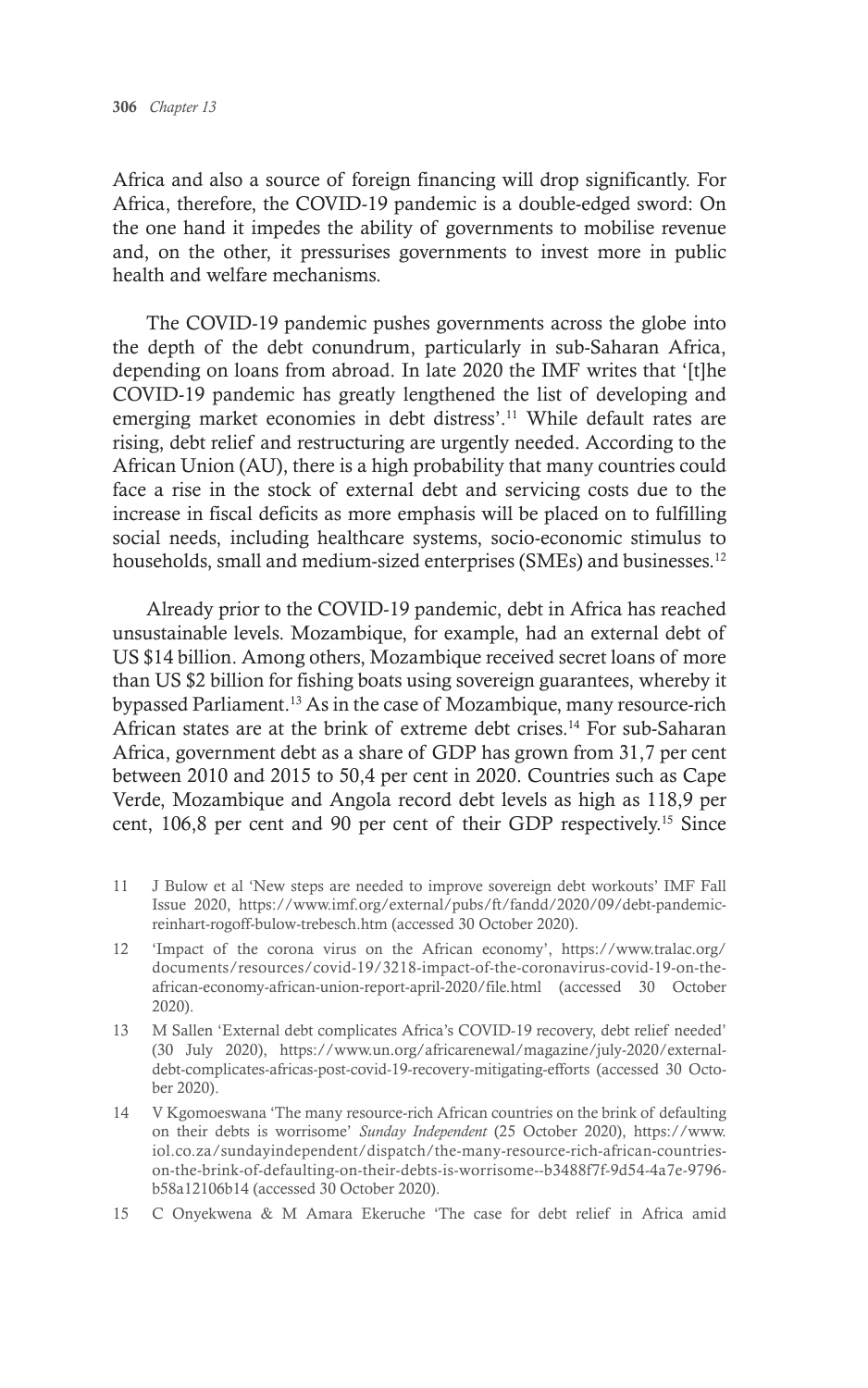2010 the average public debt in sub-Saharan Africa has risen faster than in any other developing region.16 Sovereign debt and debt to GDP ratio is set to increase as countries invest more in mitigation measures and also seek to stimulate economic productivity. The issue of a COVID-19 debt relief became a topical issue with African thought leaders such as Brahima Coulibaly,<sup>17</sup> Ngozi Okonjo-Iweala,<sup>18</sup> Cristina Duarte,<sup>19</sup> Vera Songwe,<sup>20</sup> Strive Masiyiwa,<sup>21</sup> Donald Kaberuka<sup>22</sup> and Louise Mushikiwabo<sup>23</sup> coming up together in calling for a two-year standstill on all external debt repayments.24 On 31 March 2020 African ministers of finance had a second online meeting and agreed that for Africa to effectively fight COVID-19, there is an urgent need for debt relief and fiscal stimulus. On 13 April 2020 the IMF suspended debt repayments due to it by the poorest developing economies for the next six months – the programme runs until the end of 202125 On 15 April 2020 leaders of the G20 announced the suspension of debt service payments for 73 of the poorest countries from May to the end of 2021.<sup>26</sup> Unfortunately, Zimbabwe was exempted from the list of countries that were offered debt relief. Moreover, debt repayment excludes loans from Chinese and private lenders. Copper-dependent Zambia was the first African country heading towards default on private creditors

COVID-19' (14 April 2020), https://www.africaportal.org/features/case-debt-reliefafrica-amid-covid-19/ (accessed 30 October 2020).

- 16 'Africa's debt crisis hampers its fight against COVID-19' *Economist* (April 2020), https://www.economist.com/middle-east-and-africa/2020/04/11/africas-debt-crisishampers-its-fight-against-covid-19 (accessed 30 October 2020).
- 17 Brahima Coulibaly is the director of the African Growth Initiative at the Brookings Institution.
- 18 Ngozi Okonjo-Iweala is the former Nigerian Minister of Finance and former managing director with the World Bank.
- 19 Cristina Duarte is former Finance Minister of Cabo Verde.
- 20 Vera Songwe is executive secretary of the United Nations Economic Commission for Africa.
- 21 Strive Masiyiwa is a founder and group executive chairman, Econet Wireless Global.
- 22 Donald Kaberuka is a former Rwandese Minister of Finance and the 7th president of the African Development Bank Group.
- 23 Louise Mushikiwabo is secretary-general of the Organization Internationale de la Francophonie and former Minister for Foreign Affairs and Cooperation of Rwanda.
- 24 O-I Ngozi et al 'Africa needs debt relief to fight COVID-19' (9 April 2020), https:// www.brookings.edu/opinions/africa-needs-debt-relief-to-fight-covid-19/ (accessed 30 October 2020).
- 25 IMF 'IMF executive board approves immediate debt relief for 25 countries' (13 April 2020), https://www.imf.org/en/News/Articles/2020/04/13/pr20151-imf-executiveboard-approves-immediate-debt-relief-for-25-countries (accessed 30 October 2020).
- 26 France 24 'IMF chief asks for continued debt relief as pandemic aid winds down' https://www.france24.com/en/live-news/20211027-imf-chief-asks-for-continueddebt-relief-as-pandemic-aid-winds-down (accessed 16 November 2021). .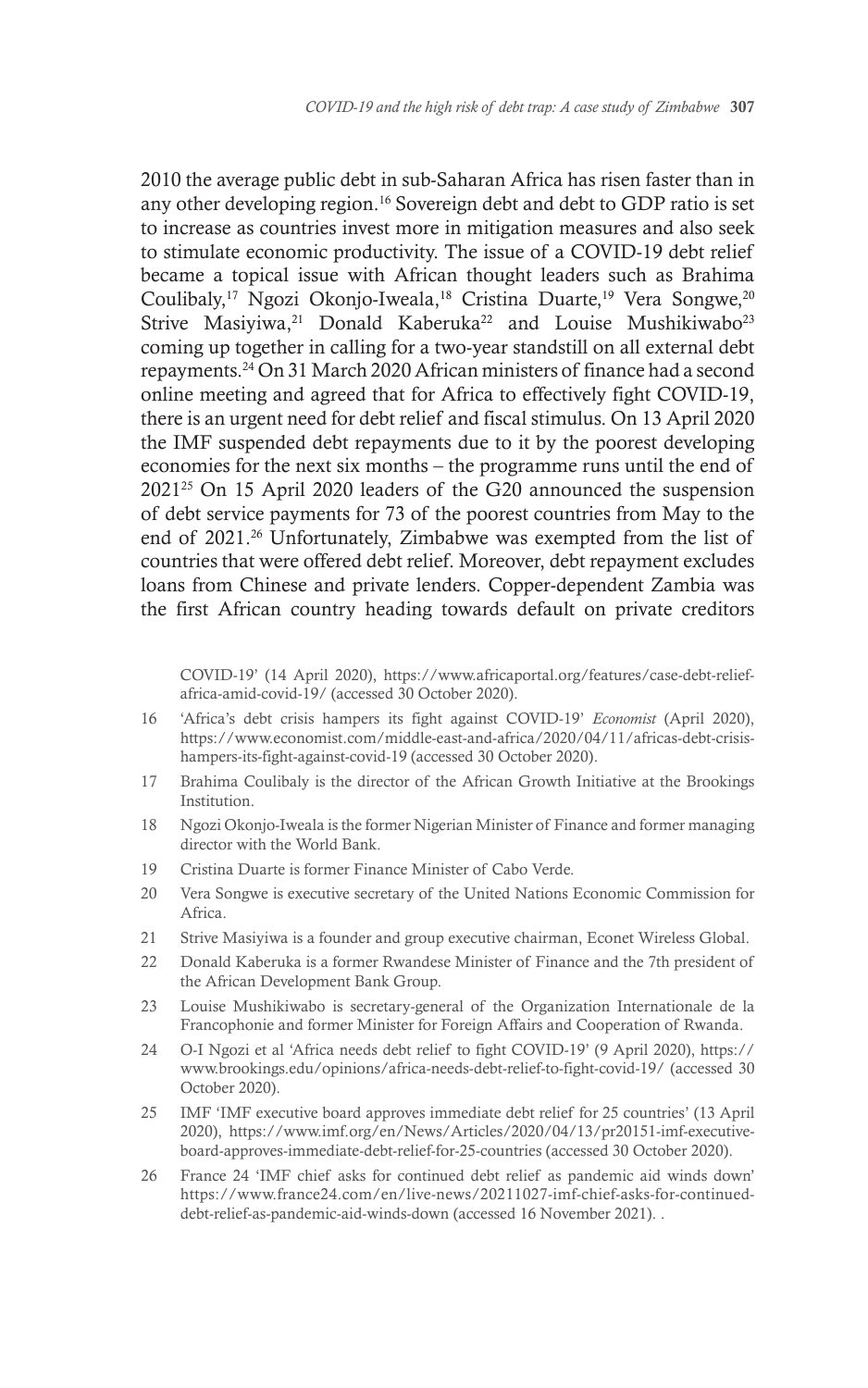during the pandemic. In 2019 it accumulated a debt of US \$11,9 billion. After the country sought to delay interest payments for foreign bonds, the private investors were hesitant to cooperate because they suspected the money would be channelled towards the repayment of Chinese loans – Zambia owes a third of its debt to China.<sup>27</sup>

Cash-poor and indebted countries have long struggled to attract foreign investment, to access international capital markets and to receive loans because of the higher financial risks these countries carry. The COVID-19 pandemic exaggerates the need for foreign loans. As one resort, resourcerich countries have in the past 15 to 20 years increasingly been borrowing with their wealth in natural resources serving as collateral – loans that in many oil, gas or mining-based economies have contributed to their current debt distress. Will such loans become more relevant due to COVID-19?

# 13.3 Resource-backed loans

Institutional donors and private companies are taking advantage of this need and 'help out' by granting resource-backed loans (RBLs) to states and state-owned companies. In return, they receive access to natural resources such as oil, gas and minerals or are repaid through revenues created in the sector. Such deals often come with a high risk and rarely on terms in favour of the borrower. On top of that, resource-backed loans tend to be highly opaque, hard to monitor and prone to corruption. For the often already-indebted and struggling young African nations, resource-backed loans contribute to financial dependencies and debt distress.

We speak of RBLs when referring to loans provided to a government or state-owned company leveraging their natural resource wealth as collateral. The repayment is made either in kind, such as in oil or minerals, from a resource-related revenue generated in the future, or as an asset serving as collateral.28 RBL is used here as an umbrella term and includes different types of arrangements. Prepayments are generally short-term agreements in which the lender makes up-front payments for the future delivery of natural resources within a few years. These are particularly interesting to trading companies that rely on a consistent supply of commodities.

<sup>27</sup> J Cotterill & T Stubbington 'Zambia headed for Africa's first COVID-related debt default' *Financial Times* (22 September 2020), https://www.ft.com/content/0b744d46- 46b1-48c3-81cd-be0d78d99262 (accessed 30 October 2020); 'Cash-strapped Zambia takes on China as it seeks debt relief' *TRT World* (13 October 2020), https://www. trtworld.com/magazine/cash-strapped-zambia-takes-on-china-as-it-seeks-debtrelief-40544 (accessed 30 October 2020).

<sup>28</sup> D Mihalyi et al 'Resource-backed loans: Pitfalls and potential' (2020) Natural Resource Governance Institute 3.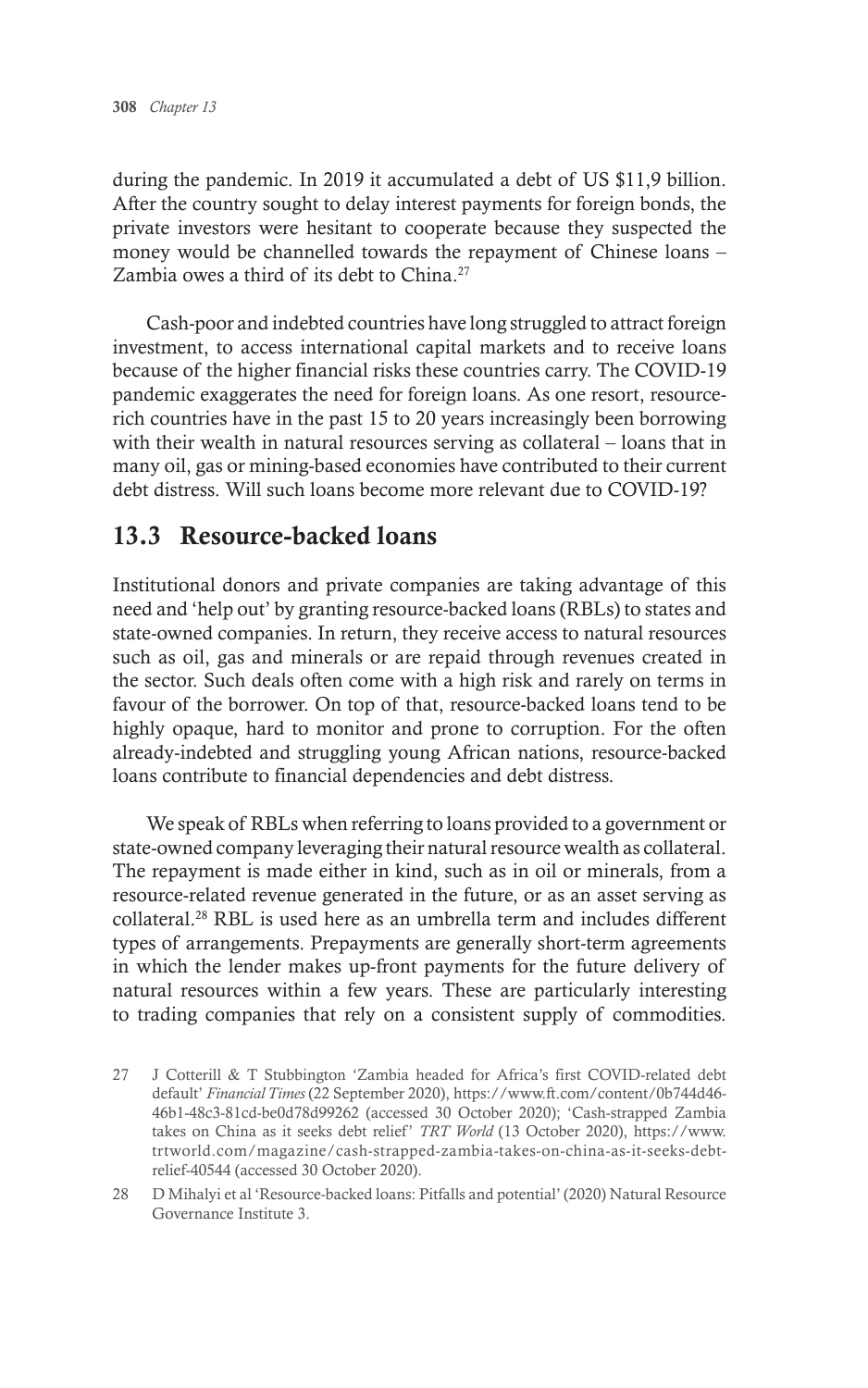Other RBLs are long-term and may have a repayment schedule of several decades. If the repayment is done through the income gained from selling natural resources to a third party, terms such as 'pre-financing', 'loans in exchange for resource-receivable' or 'pre-export finance' are used. In these types of loans, the repayment speed is highly depending on commodity prices, especially when the loans are connected to a set quantity or volume of the resource.29

Furthermore, RBLs also include collateralised arrangement in which the borrower would use an underground asset such as a part of as mineral reserve or a yet to be developed mine as a collateral. In some cases, a government may grant extraction rights or mineral rights to a lending company, often in return for relevant infrastructure to be built by the company. Arrangements that include the provision of goods, services or infrastructure in exchange for natural resources, natural resourcerelated repayments or exploration and production concessions and mining rights are also known as '(infrastructure) barter agreements', 30 'resource-for-infrastructure (R4I) swaps or deals'31 or as 'resource financed infrastructure'.32

#### 13.3.1 RBL borrowers and lenders

Researchers at the Natural Resource Governance Institute (NRGI) analysed 52 resource-backed loans in sub-Saharan Africa and Latin America made between 2004 and 2018.33 Recipients of RBLs in most cases are state-owned enterprises and national oil companies.

Approximately 53 per cent of the loans to African countries came from Chinese state-owned policy banks such as the China Development Bank (CDB) and Export-Import Bank of China (China Eximbank). CDB granted three loans totalling US \$18 billion and China Eximbank 14 loans totalling US \$17 billion, among others to Zimbabwe. According to the NRGI, most countries that have borrowed from these two lenders also have Chinese companies active in the resource sector. Moreover, Chinese

<sup>29</sup> As above.

<sup>30</sup> EITI *Standard (2019)* 'Requirements 4', https://eiti.org/document/eiti-standard-2019#r4 (accessed 30 October 2020).

<sup>31</sup> Columbia Centre on Sustainable Investment 'Resource for infrastructure deals', http://ccsi.columbia.edu/work/projects/resource-for-infrastructure-deals/ (accessed 30 October 2020); P Konijn 'Chinese Resources-for-Infrastructure (R4I) swaps: An escape from the resource curse' (2014).

<sup>32</sup> H Halland et al 'Resource financed infrastructure. A discussion on a new form of infrastructure financing' (2014) *World Bank Studies* 3.

<sup>33</sup> Mihalyi et al (n 28) 3.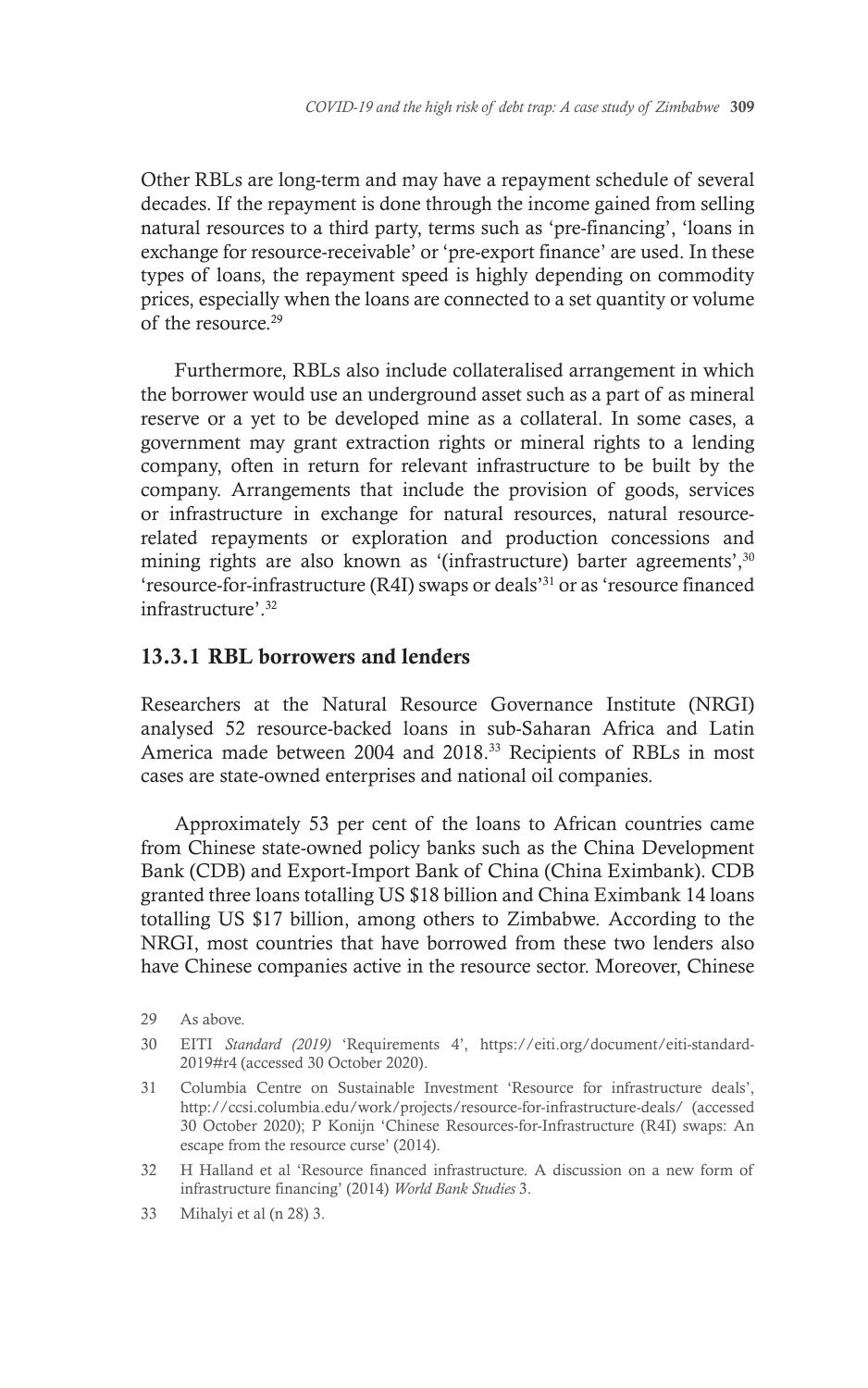loans often come in bundled deals involving infrastructure provisions.<sup>34</sup> Loans tied to infrastructure could be seen as positive exactly because they result in infrastructure being built. Nevertheless, resources-forinfrastructure deals come with high governance risks and can increase a country's sovereign debt.

The Sicomines project in the Democratic Republic of the Congo (DRC) probably is the best-known example of such a mineral barter deal. In 2007 DRC and China signed the Sicomines deal, at the time one of the most significant Chinese investments in Africa. While the DRC was eager to have a number of infrastructure projects financed, the Chinese counterpart gained access to key resources of copper and cobalt. Chinese companies received the mining rights to a mine owned by the Congolese state-owned Gécamines. For the deal, a joint venture named Sicomines was set up. Majority shareholding with 68 per cent was on the Chinese side.<sup>35</sup> In this deal, China Eximbank awarded Sicomines two credit lines, one of US \$3 billion for infrastructure and the other of US \$3,2 billion for the development of the mine itself. The US \$3 billion loan is intended to be paid back through the mine's future profits.<sup>36</sup> Furthermore, the agreement included tax and custom duties exemptions to Sicomines until the US \$3 billion infrastructure loan is fully repaid.<sup>37</sup> Over ten years later, researchers conclude that the agreement was less beneficial to the DRC than it was to China: Thanks to the DRC being part of the Extractive Industries Transparency Initiative (EITI), at least some information on the deal was disclosed. Nevertheless, researchers Maiza-Larrarte and Claudio-Quiroga state that the deal was highly opaque in the initial stage and hard to evaluate in financial terms. The DRC loses out on an opportunity because the infrastructure built was of too low-quality a standard, so the natural resources were traded for short-living infrastructure that will not increase economic or social development in the country.<sup>38</sup>

Peter Konijn, from the Erasmus University Rotterdam, suggests that resource-for-infrastructure (R4I) swaps were pioneered by the Chinese state and Chinese companies in their engagement with resource-rich

38 S Marysse & S Geenen 'Triangular arm wrestling: Analysis and revision of the Sino-Congolese agreements' in A Ansoms & S Marysse *Natural resources and local livelihoods in the Great Lakes Region of Africa. A political economy perspective* (2011) 237; Maiza-Larrarte & Claudio-Quiroga (n 35) 445.

<sup>34</sup> Mihalyi et al (n 28) 11, 15.

<sup>35</sup> A Maiza-Larrarte & G Claudio-Quiroga 'The impact of Sicomines on development in the Democratic Republic of Congo' (2019) 95 *International Affairs* 427.

<sup>36</sup> Mihalyi et al (n 28) 10.

<sup>37</sup> Maiza-Larrarte & Claudio-Quiroga (n 35) 429.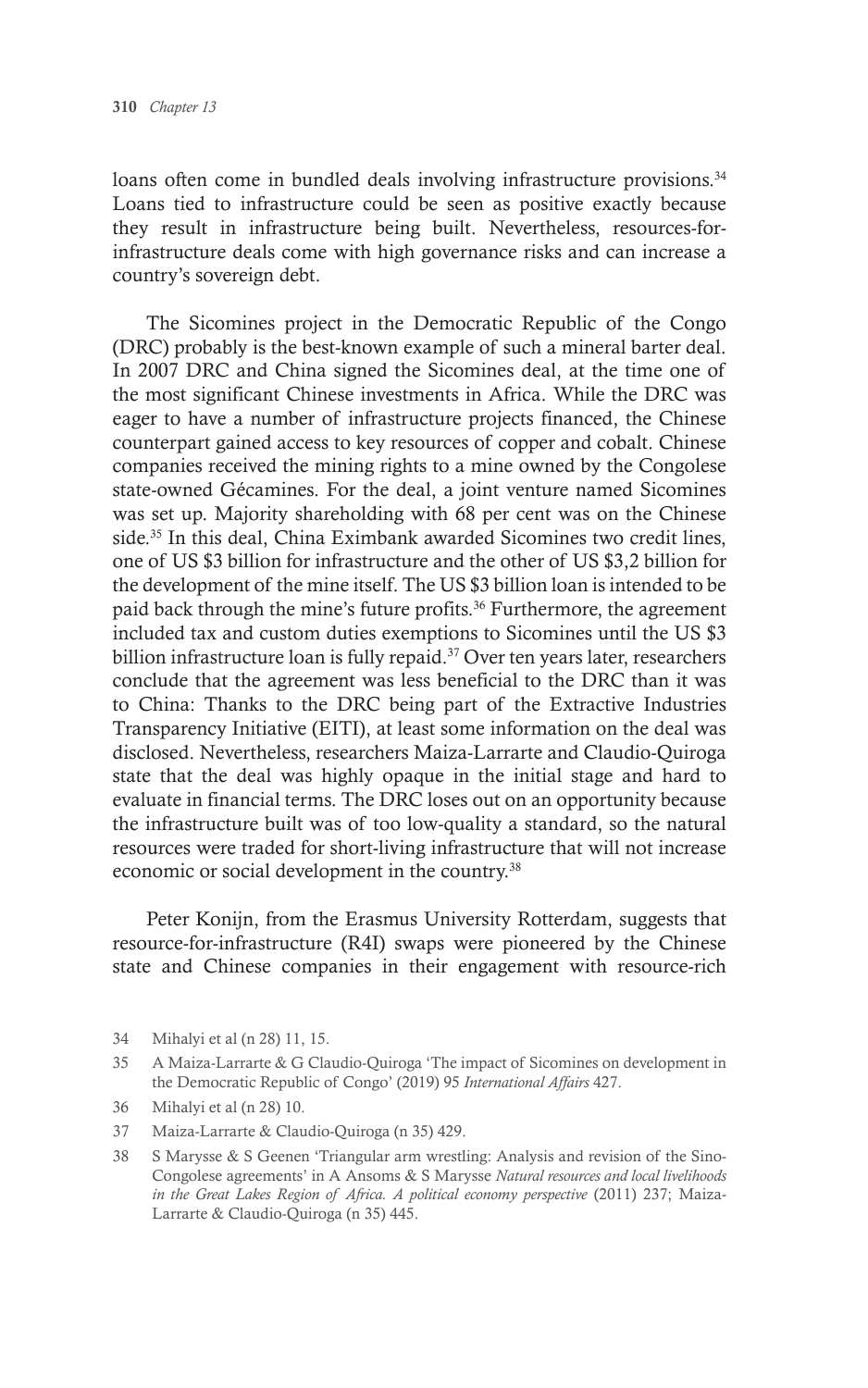countries in Africa and they involve the exchange of natural resources for infrastructure.39 The revenues from the export of natural resources such as oil or copper are used as collateral for a loan to finance infrastructure development. Konijn argues that the first complex R4I swap was initiated in Angola in 2004 when a \$2 billion loan from China Eximbank was used to finance the reconstruction of infrastructure damaged during Angola's civil war. The export revenue from 10 000 barrels of oil per day over a period of 17 years would be used to repay the loan. In accordance with the loan agreement, 70 per cent of public tenders for the infrastructure projects related to the R4I swap deal was to be awarded to Chinese construction corporations. At the end of 2011, there were ten major R4I swaps, either concluded or in the process of implementation in eight African countries (Angola, Congo-Brazzaville, DRC, Ethiopia, Gabon, Ghana, Sudan and Zimbabwe) with a total value of approximately \$22 billion. The Eximbank provided \$38 billion in loans for over 1 000 infrastructure projects in Africa between 2003 and 2011.

Debts accumulated not only through loans from Chinese actors. The Jubilee Debt Campaign states in 2018 that 32 per cent of African government external debt is owed to private lenders.40 Almost half of the RBLs in sub-Saharan Africa examined by the NRGI come from commodity trading companies such as Trafigura, Glencore and Vitol.<sup>41</sup> Trading companies coordinate the transport of commodities from the mines or oil production sites to the consumers. Trafigura, one of the largest trading companies in the world, describes commodity traders as 'essentially logistics company that use financial markets to fund their operations'.42 At the interface between physical trade and the financial world, the traders also act as creditors by granting RBLs. In fact, their lending activities are on the rise: Trafigura, for instance, increased it from US \$700 million in 2013 to more than US \$5 billion in 2019.43 White writes in the *Financial Times* that '[i]n other words, they engage in shadow banking (non-bank financial activity) – and their role here is growing'. $44$ 

- 42 Trafigura 'Commodities demystified' (2018) 30.
- 43 Trafigura 'Prepayments demystified' (2020) 2.
- 44 N White 'Regulators must now look at commodity trading' *Financial Times* (27 April 2020), https://www.ft.com/content/2f01cf55-d4b7-491e-bda8-5167731 b5ce5 (accessed 30 October 2020).

<sup>39</sup> Konijn (n 34 above)

<sup>40</sup> Jubilee Debt Campaign 'Africa's growing debt crisis: Who is the debt owed to?' (2018) 1

<sup>41</sup> https://www.resourcegovernance.org/sites/default/files/BigSpenders\_20141014.pdf (accessed 30 October 2020).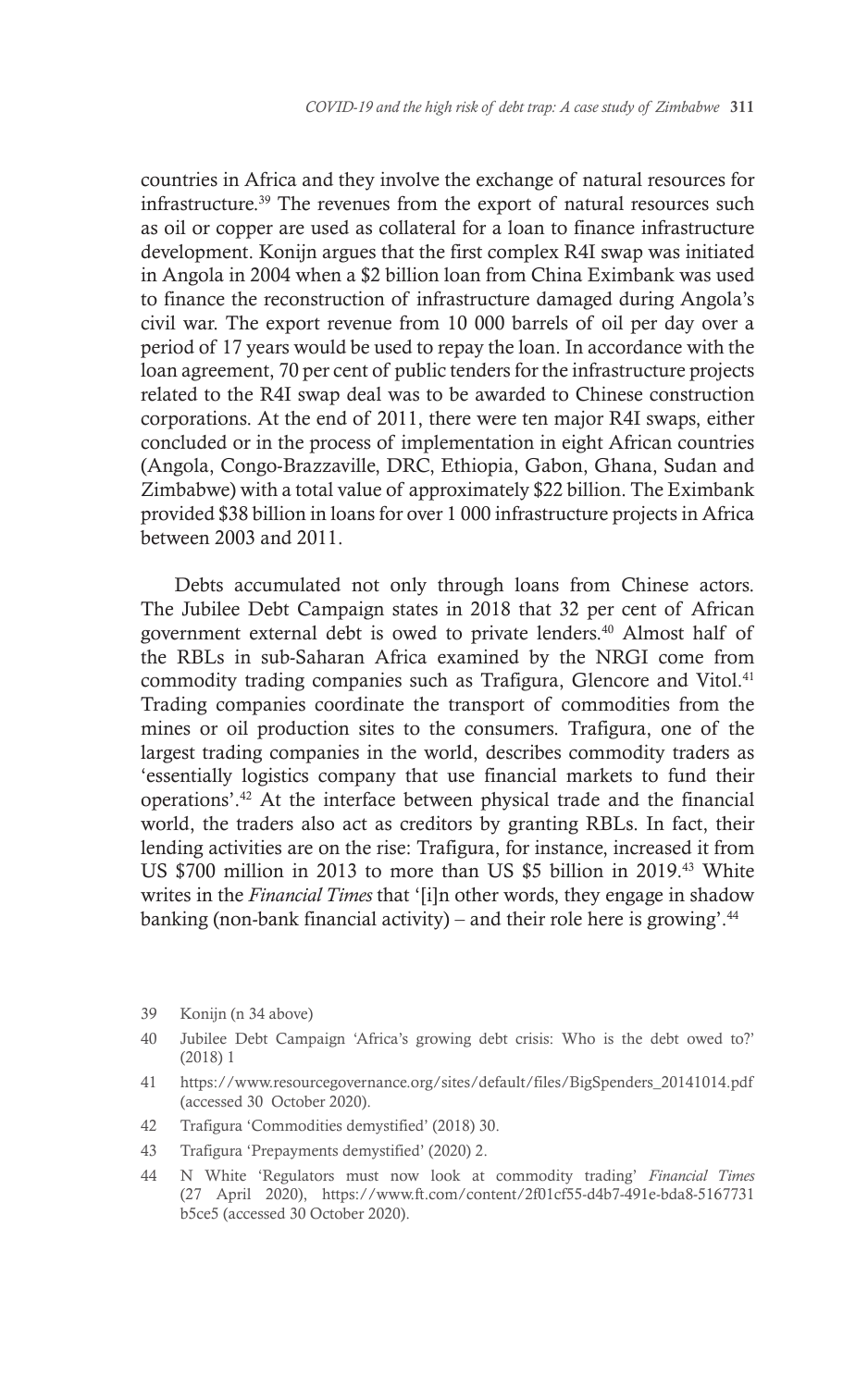Prominent borrowers of traders are Chad and Congo-Brazzaville. In 2014 Chad's state oil company agreed to supply crude cargos in return for a US \$1,45 billion loan from Swiss commodity and mining giant Glencore. Two years later the Glencore debt alone accounted for 98 per cent of Chad's external debt. Most of the country's oil production went into the repayment leaving little left for other services and expenses. Oil is Chad's primary source of revenue and it struggled immensely to pay off the debt, despite it having been restructured.<sup>45</sup> With the oil price tumbling in early 2020 and the pandemic hitting already-indebted countries hard, Chad asked Glencore to suspend the payments which would be oil shipments of US \$115 million for the year.<sup>46</sup>

The oil-producing Republic of the Congo (Congo-Brazzaville) finds itself in a similarly severe debt crisis. The country has both borrowed from China Eximbank as well as from commodity trading companies. The country received cash-for-oil loans from Switzerland-based traders Trafigura (US \$1 billion); Glencore (US \$850 million); and Gunvor (US  $$625$  million).<sup>47</sup> The Congo is highly indebted – its external debt was peaking in 2017 at 117 per cent of the GDP. According to the IMF, Congo still owed US \$966 million to Glencore and US \$268 million to Trafigura in September 2019.48 The government has taken these RBLs without public consultation and tenders and, therefore, was highly criticised by civil society. Moreover, an investigation by the Swiss nongovernmental organisation (NGO) Public Eye revealed that Gunvor not only benefited from inflated lending rates and additional charges, but also obtained its contracts after its employees had offered secret payments to government officials.49 A Swiss court held Gunvor criminally liable. One of its employees was sentenced to 18 months' imprisonment for bribery.50 Generally, the size, terms and timeframe of an RBL can enormously affect countries such as the DRC, Chad and Congo-Brazzaville. Moreover,

- 45 N White 'Oil-hungry Western companies are contributing to huge debt problems in Africa – G20 leaders need to fix this' *The Independent* (30 November 2018), https:// www.independent.co.uk/voices/africa-oil-companies-g20-summit-fix-glencore-debtchad-a8660606.html (accessed 30 October 2020).
- 46 A Soto & K Hoje 'Chad asks to suspend payments on Glencore oil-backed loan' *Bloomberg* (20 September 2020), https://www.bloomberg.com/news/articles/2020-09-20/chadasks-to-suspend-payments-on-glencore-oil-backed-loan (accessed 30 October 2020).
- 47 Mihalyi et al (n 28) 10.
- 48 IMF 'Republic of Congo. Staff Report for the 2019 Article IV Consultation. 34' (2020).
- 49 Public Eye 'Wie gemschmiert: Ölhändler Gunvor im Kongo', https://www.publiceye. ch/de/themen/rohstoffhandel/gunvor-kongo (accessed 30 October 2020).
- 50 D Sheppard & N Hume 'Gunvor faces scrutiny of historical dealings in West Africa' *Financial Times* (28 August 2018), https://www.ft.com/content/762b453e-aad7-11e8- 94bd-cba20d67390c (accessed 30 October 2020).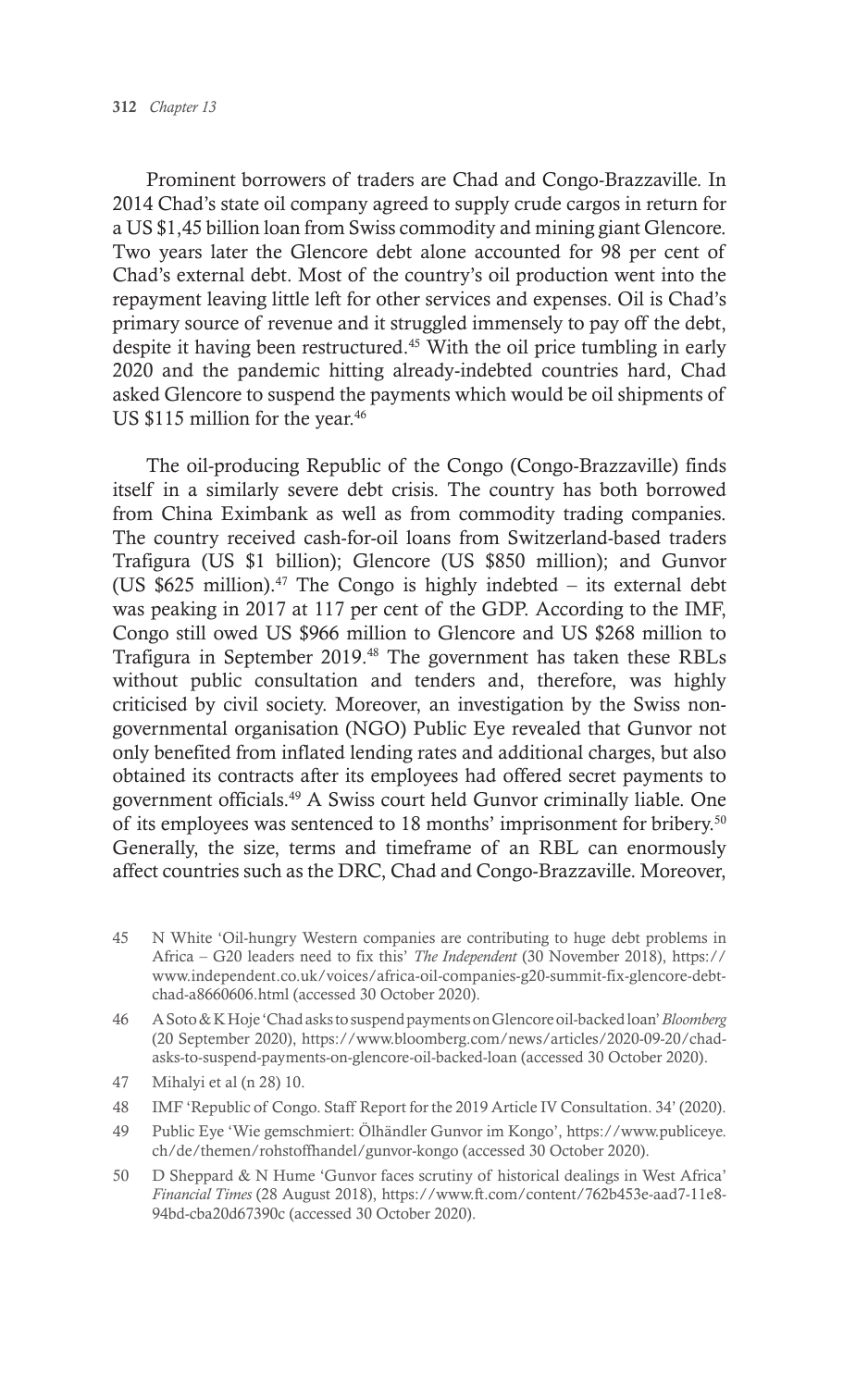when coupled with lacking public oversight, they create spaces for corrupt practices. In economically weak or indebted countries, RBLs contribute to high debt distress often leading to an economic crisis. Transparency and sustainability are the key challenges of resource-based borrowing.

# 13.3.2 Challenges with RBLs

The NRGI points out a number of advantages attached to RBLs: RBLs might be positive in the light of infrastructure development and may offer cheaper and faster loans to governments.<sup>51</sup> The African experiences, however, have shown the massive challenges and risks of RBLs. RBLs are hard to monitor, complex and often with several actors involved. They are, moreover, often off-budget and not subject to budgetary safeguards, parliamentary scrutiny, public tenders and government oversight because the borrower is seldom the government directly but a state-owned entity.52

### *Opacity*

There is an increased governance risk attributed to state-owned companies with many not publishing financial reports. According to a report by the IMF, 62 per cent of national oil companies reviewed in the study were 'weak', 'poor' or 'failing' in regard to public transparency.53 The terms and conditions of RBLs are rarely available in the public domain and obtaining reliable information is extremely difficult. This might not come as a surprise considering that the involved parties have little interest in transparency when trading off their national resources for fast money – often at the expense of the population and the generations to come. This lack of transparency resulted in an immense risk of corruption, as the Gunvor case in Congo-Brazzaville showed.

The EITI is pushing for the disclosure of RBLs and has included related requirement in their 2019 Standard. It requires implementing countries to disclose barter arrangements (for instance, resources-forinfrastructure deal) as well as any sales of the state's share of production or other revenues collected in kind.<sup>54</sup>

<sup>51</sup> https://resourcegovernance.org/sites/default/files/documents/resource-backedloans-pitfalls-and-potential.pdf (accessed 30 October 2020).

<sup>52</sup> N White 'Commodity traders: Lenders of last resort for Africa's oil-producers' *Global Witness* (3 July 2019), https://www.globalwitness.org/en/blog/commodity-traderslenders-of-last-resort/ (accessed 30 October 2020); Mihalyi et al (n 28) 8.

<sup>53</sup> D Manley, D Mihalyi & PRP Heller 'Hidden giants. It's time for more transparency in the management and governance of national oil companies' IMF 57.

<sup>54</sup> EITI *Standard (2019)* 'Requirements 4.2 and 4.3', https://eiti.org/document/eitistandard-2019#r4-2 (accessed 30 October 2020).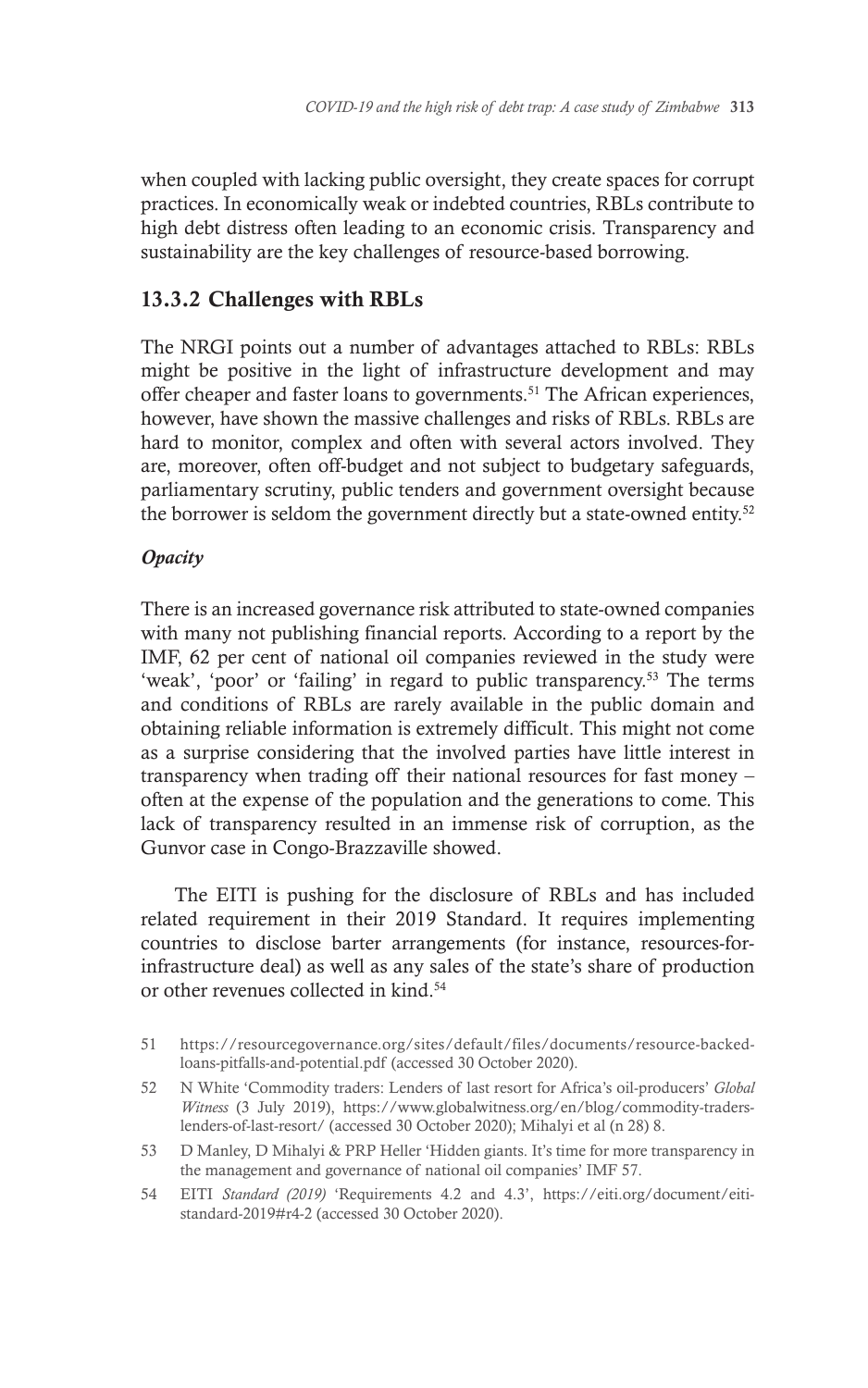#### *Unsustainability and the debt problem*

The fundamental problem with RBLs is that a high risk lies with the borrower: A country becomes ever more reliant on its extractive sector and may be stuck and forced into oil or mineral production for decades. Moreover, the borrower is exposed to the volatile market prices. If prices for the commodity fall or the agreed-upon volume cannot be produced within the often very short timeframe given, the borrower has to deal with the consequences. In the case of a country heading towards insolvency, the possibility of a rescheduling the repayment to achieve a sustainable debt situation is not necessarily available from lenders of RBLs.<sup>55</sup> This concerns both RBLs granted by commodity traders and Chinese policy banks. At the same time, the lenders may benefit from a steady supply of resources and revenue from the high service fees and rents. Due to the little public information available on RBLs, it is difficult to estimate the prices of especially long-term resources-for-infrastructure-deals and evaluate the overall fairness of it.<sup>56</sup> No doubt that fast-growing debt is a recipe for disaster; its effects can be devastating. A government may no longer be able to provide basic public services to the population such as education and health care. While the G-20 agreed to suspend debt repayment for the poorest countries due to the current pandemic, this does not automatically include private sector lenders. At the same time the growing instability exaggerated by the COVID-19 pandemic and the high demand in minerals make RBLs increasingly important, especially for mining-dominated nations such as Zimbabwe.

# 13.4 COVID-19 and the Zimbabwean economy

A report by Africa Confidential exposes a letter by the Zimbabwean Minister of Finance, Mthuli Ncube, to David Malpass, president of the World Bank, Kristalina Georgieva, managing director of the IMF, and Akinwumi Adesina, president of the African Development Bank, asking them for support with the rescheduling or cancellation of all Zimbabwe's foreign bilateral debt arrears and help in clearing all its multilateral arrears.57 It is reported that the letter indicated that the Zimbabwean economy contracted sharply in 2019 and that the economy could further

<sup>55</sup> N White 'Hey, big lenders' *Global Witness* (30 November 2018), https://www. globalwitness.org/en/blog/hey-big-lenders/ (accessed 30 October 2020); Mihalyi et al (n 28) 33.

<sup>56</sup> Maiza-Larrarte & Claudio-Quiroga (n 35) 424.

<sup>57</sup> Africa Confidential 'Zimbabwe government close to collapse as Ncube sends plea for cash' (30 April 2020), https://www.africa-confidential.com/article/id/12945/ Zimbabwe\_government\_close\_to\_collapse\_as\_Ncube\_sends\_plea\_for\_cash (accessed 30 October 2020).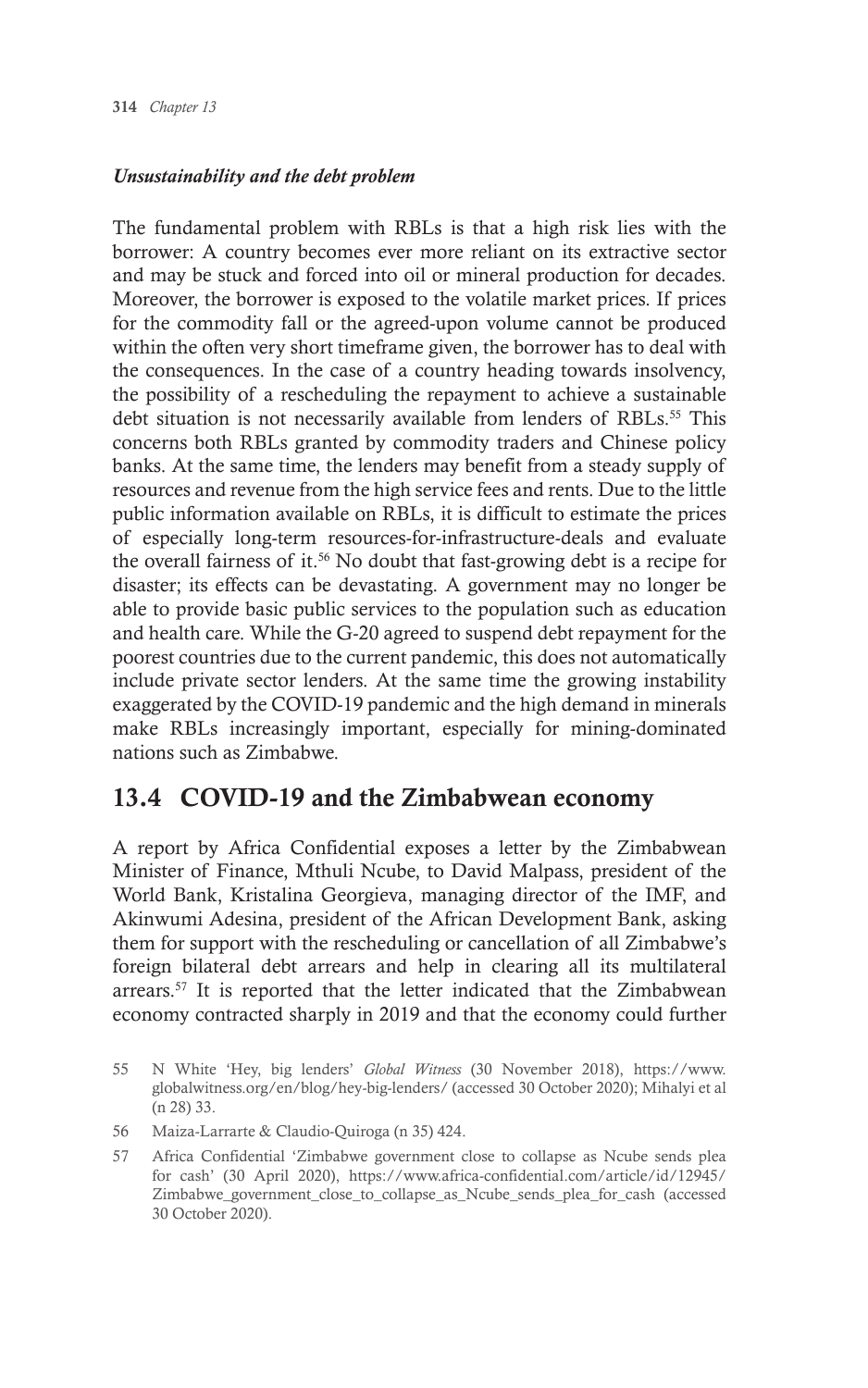contract by 15 to 20 per cent due to the COVID-19 pandemic. Moreover, the Minister indicated that the government needs \$200 million for unexpected spending to fight the pandemic and referred to World Bank estimates that the country's financing gap is nudging \$1 billion for health, education, food security and social protection. As noted above, on 13 April 2020 the IMF cancelled debt repayments due to it by the poorest developing economies for the next six months.58 Zimbabwe was exempted from the list of countries that were offered debt relief. Africa Confidential reports that 'senior finance officials in Washington say that grand corruption and state violence have to go before they resume economic cooperation with Harare'.<sup>59</sup> Thus, the Zimbabwean government is in a dire financial position and cannot unlock financial streams from traditional lending institutions. The key question is how Zimbabwe will finance its way out of the COVID-19 impact. Zimbabwe's economy is underpinned on mining and the huge reliance on mining explains why the Zimbabwean government of entreated the mining sector for relief on 19 April 2020 and allowed the mining sector to resume full operations.

A paper by the Zimbabwe Environmental Law Association (ZELA) and the Centre for Natural Resource Governance (CNRG) partly attributes the government's decision to fully re-open the mining sector on government's inability to access COVID-19 external financing.<sup>60</sup> The paper makes it clear that due to the centrality of mining to the economy, mining operations, in particular coal mining, continued even during the 21-day lockdown. Mining, therefore, underpins Zimbabwe's hope for economic recovery. Prior to the COVID-19 pandemic, the government of Zimbabwe had formulated an economic recovery plan that is hinged on mining. The government's vision to transform the country into an upper middle-income economy by 2030 is based on mining. Through this strategy, mining projects should unlock US \$12 billion in revenues by 2023: Gold is expected to contribute US \$4 billion, platinum US \$3 billion, chrome, iron, steel, diamonds and coal will contribute US \$1 billion, with lithium being expected to bring in US \$500 million while other minerals will fetch US \$1,5 billion. The huge reliance on mining is likely to push the Zimbabwean government further in using minerals resource and other natural resource as security to access foreign financing. Already prior to

- 58 IMF (n 25).
- 59 Africa Confidential (n 57).

<sup>60</sup> Zimbabwe Environmentral Law Association 'COVID-19: Mining Sector and Communities Situational Report' (2020),http://www.zela.org/covid-19-mining-sectorand-communities-situational-report/ (accessed 30 October 2020).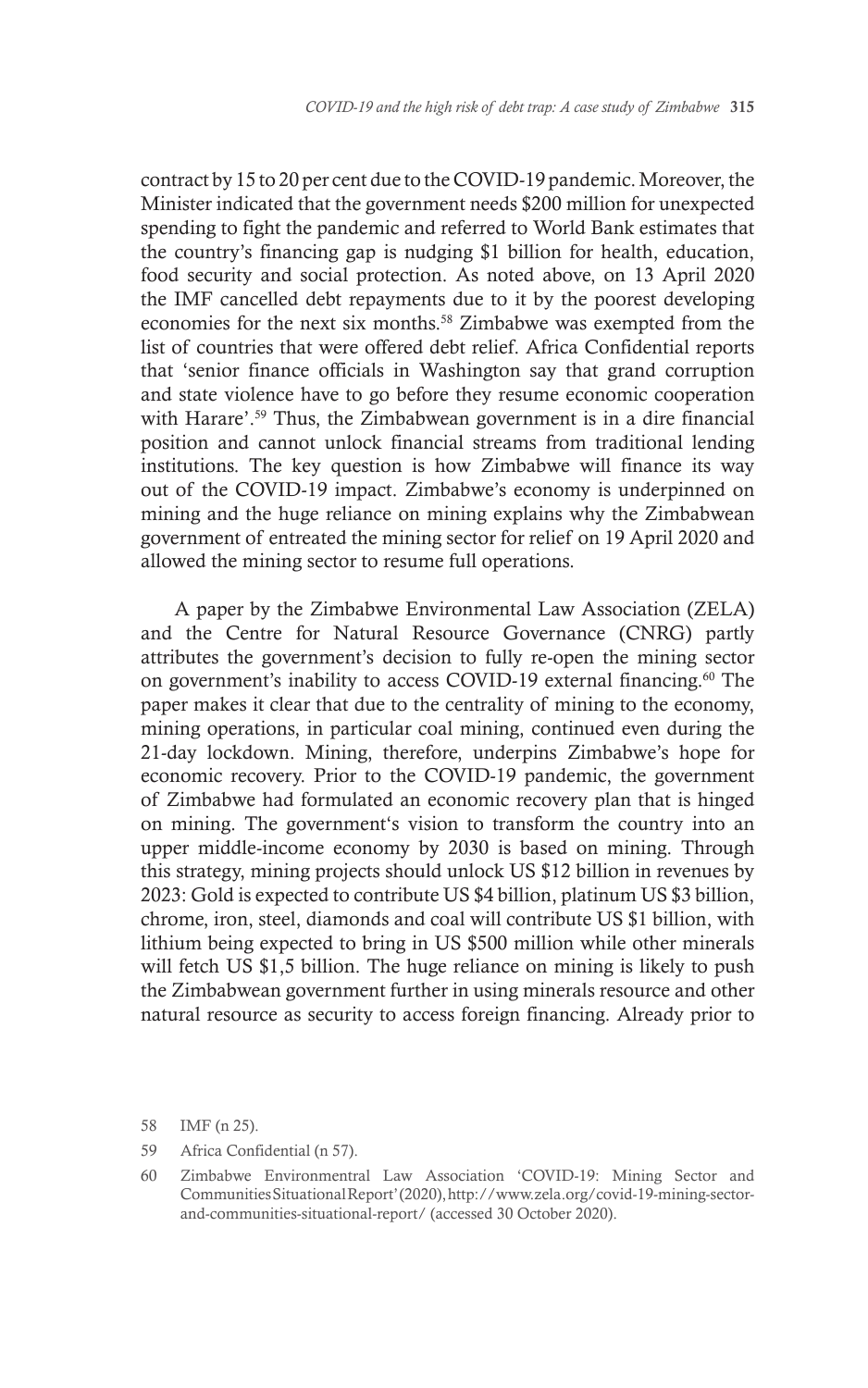the outbreak of COVID-19, Zimbabwe was mortgaging their resources to access foreign financing.<sup>61</sup>

# 13.5 Mining in the Zimbabwean economy

Zimbabwe's mining sector has grown in importance over the past few decades. The decreasing viability of the agricultural and industrial sectors, coupled with the vast mineral resource, has played a role in heightening the importance of the sector. Presently, there are more than 40 different minerals in Zimbabwe, including diamonds, platinum, gold, nickel, copper, iron ore, zinc, chromium ores, asbestos, vanadium, lithium, tin and coal.<sup>62</sup> In 2018, gold, platinum group minerals (PGM), diamonds, nickel, chrome and coal dominated the sector and accounted for 95 per cent of the value of minerals generated in Zimbabwe.<sup>63</sup>

By the year 2019 mining contributed about 16 per cent to the country's GDP, more than 60 per cent of exports and accounted for a significant share of foreign direct investment (FDI).<sup>64</sup> Due to its intense labour requirements, the sector has created formal employment for over 45 000 people.65 Mining has also been a source of livelihood for millions across the country who engage in artisanal and small-scale (ASM) mining. It is estimated that ASM, especially of gold, directly provides a livelihood for more than one million people.<sup>66</sup> In 2018 ASM contributed 65,5 per cent of gold deliveries to Fidelity Printers and Refineries. Gold deliveries from

- 61 Global Witness 'A crude awakening: The role of the oil and banking industries in Angola's civil war and the plunder of state assets', https://cdn.globalwitness.org/ archive/files/pdfs/a per cent20crude per cent20awakening.pdf (accessed 15 September 2020).
- 62 Mining Weekly 'Myriad of opportunities in Zim's mining sector' (8 September 2017), https://m.miningweekly.com/article/myriad-of-opportunities-in-zimbabwes-miningsector-2017-09-08 (accessed 15 September 2020).
- 63 'State of the mining industry 2018 Report: Prospects for 2019' (November 2018), https://www.icaz.org.zw/imisDocs/State%20of%20the%20mining%20industry%20 2018%20report%20prospects%20for%202018.pdf (accessed 8 September 2020).
- 64 G Chigumira et al 'Enhancing natural resources management in Zimbabwe: Case studies of mineral exploitation, forestry management, wildlife management and solar exploitation' (2019), http://www.zeparu.co.zw/sites/default/files/2019-05/ ENHANCING%20NATURAL%20RESOURCE%20MANAGEMENT%20IN%20 ZIMBABWE%20for%20web.pdf (accessed 30 July 2020).
- 65 Government of Zimbabwe (2016) P Jourdan et al 'Mining sector policy study' Zimbabwe Economic Policy Analysis and Research Unit (2012), http://www.zeparu. co.zw/sites/default/files/2018-03/Mining%20Sector%20Policy%20Study%20pdf. pdf (accessed 12 November 2020).
- 66 PACT 'A gold opportunity, scoping study of artisanal and small-scale gold mining in Zimbabwe' (2015), https://www.pactworld.org/a%20golden%20opportunity (accessed 25 August 2020).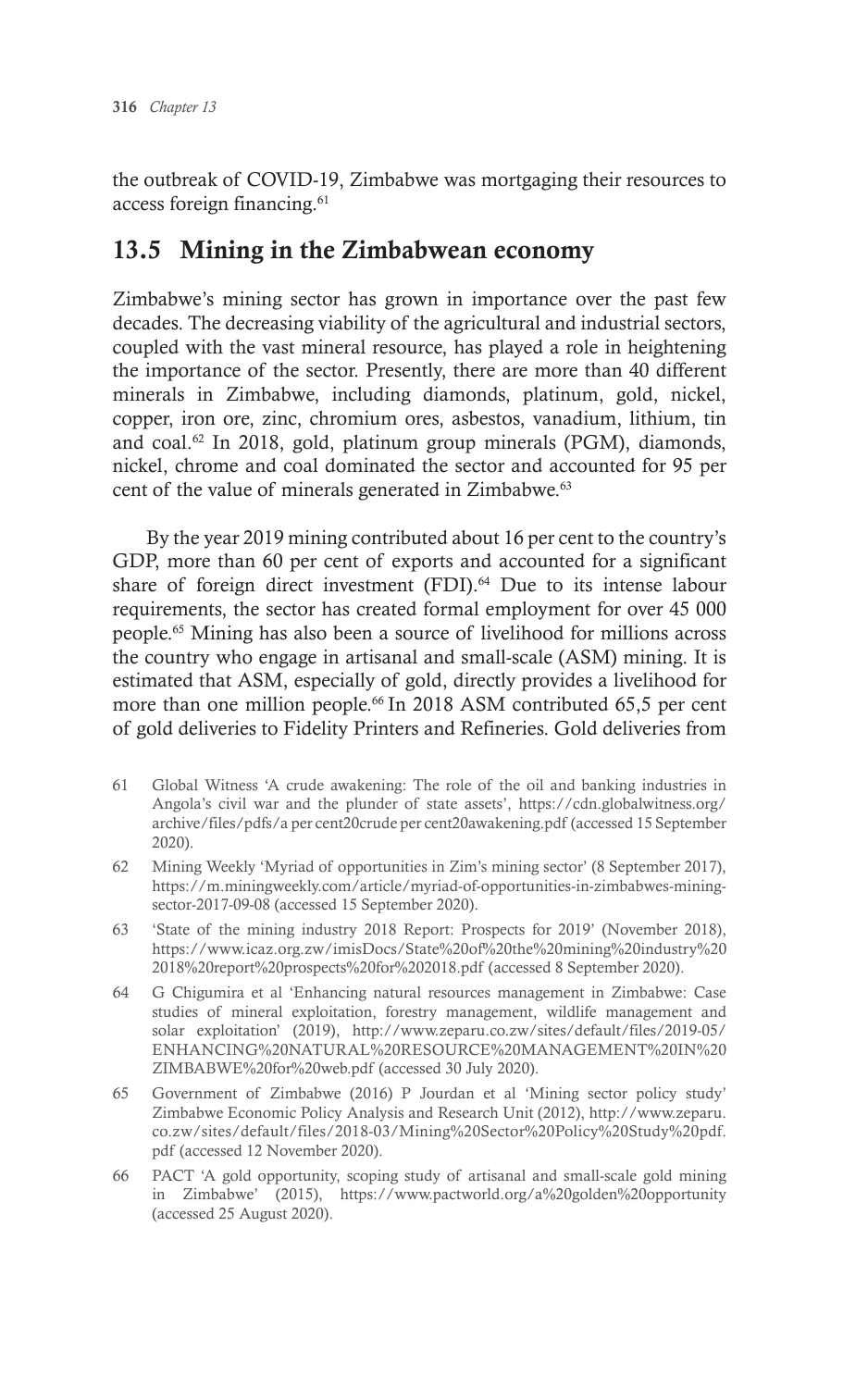small-scale producers increased from 13,2 tonnes in 2017 to 21,7 tonnes in 2018.<sup>67</sup>

# 13.6 Economic contraction and the RBL route for Zimbabwe

Despite these seemingly and expected positive attributes of the mining sector, mining in Zimbabwe has been associated with worrisome ills, such as corruption throughout the commodity value chain, illicit financial flows, revenue leakages, violence among artisanal miners and the signing of opaque mining agreements under the 'mega deals' policy narrative of the previous government and the 'open for business' mantra during the current government regime. The opacity associated in Zimbabwe's mineral sector is evident in the granting of licences, the negotiation of contracts, production data, the collection, allocation expenditure and accounting of mineral revenue,<sup>68</sup> also affecting agreements covering RBLs in Zimbabwe.

As shown by Table 1 below, RBLs have a long history in Zimbabwe dating back to 2004 when a case gained media attention in Zimbabwe which involved Chinese corporations, namely, China North Industries Corporation (NORINCO) and Anhui Foreign Economic Construction Company (AFECC). Since the 2000s Zimbabwe was alienated from the international community, and at the same time China was seeking direct access to natural resources.<sup>69</sup> One of the first RBLs to be reported in Zimbabwe was with NORINCO, active in both the defence industry and in providing engineering contracting. In 2006 NORINCO was said to have supplied mining equipment to Hwange Colliery Company (in which the government of Zimbabwe is the majority shareholder) worth US \$6,2 million in exchange for coal and coke to NORINCO's smelters in the Democratic Republic of the Congo.70 Additionally, NORINCO was reported to have supplied arms to the government of Zimbabwe in exchange for mining concessions and mineral exports to China.<sup>71</sup>

- 68 M Dhliwayo & M Sibanda 'From Zimbabwe mining revenue transparency initiative to the extractive industries transparency initiative' (2019) *Zimbabwe Environmental Law Association*, http://www.zela.org/from-zimbabwe-mining-revenue-transparencyinitiative-to-the-extractive-industries-transparency-initiative/ (accessed 25 November 2020).
- 69 A Karkkainen 'Does China have a geo-economic strategy towards Zimbabwe? The case of the Zimbabwean natural resource sector' (2015) 14 *Asia Europe Journal* 185.
- 70 'Hwange in barter deal with Chinese Ndamu Sandu' *Zimbabwe Independent* (12 May 2006), https://www.theindependent.co.zw/2006/05/12/hwange-in-barter-deal-withchinese/ (accessed 26 October 2020).
- 71 Karkkainen (n 69) 12.

<sup>67</sup> https://www.zimbabwesituation.com/news/artisanal-mining-can-boost-economy/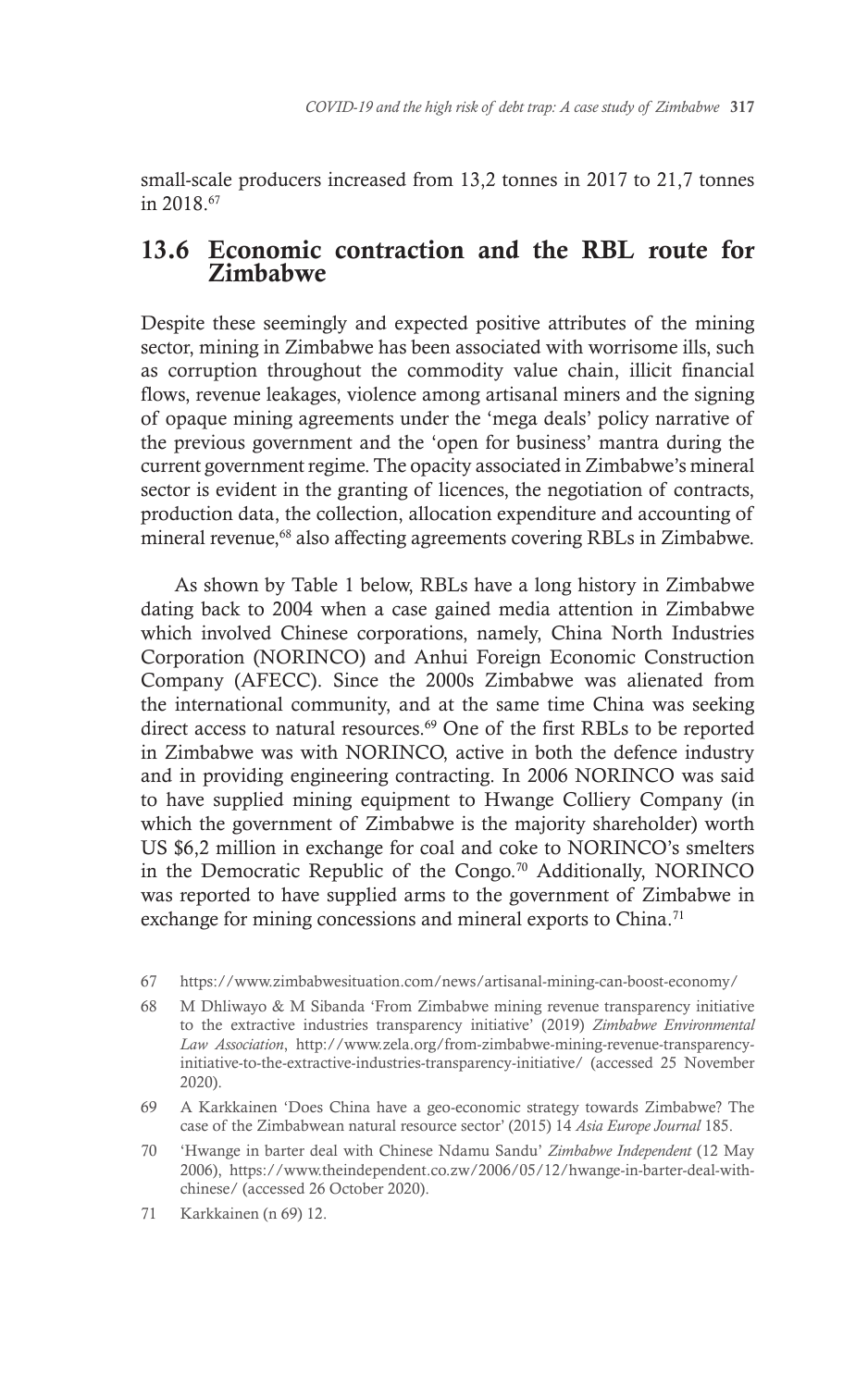AFECC, a large construction China state-owned enterprise, entered Zimbabwe's diamond mining sector in 2009 through a joint venture (Anjin Investments) with the Zimbabwe defence forces. According to Karkkainen, the mineral revenue from Anjin Investments was used to finance the National Defence College.<sup>72</sup> The RBL was structured in such a manner that China Eximbank advanced a loan of US \$98 million to the government of Zimbabwe through the Ministry of Finance and this was to be repaid using the latter's share of profits from Anjin Investments.73 Gross human rights violations have resulted in this engagement: In the diamond field of Marange, Anjin Investments has been accused of polluting the Save Odzi Rivers jeopardising the right to a healthy environment and water of Marange and surrounding communities. In a blatant disregard of the Zimbabwean environmental laws and policies, Anjin Investments, assisted by state security, detained environmental management agency officers for trying to carry out their mandate to inspect and monitor water pollution.<sup>74</sup> The environmental management agency officers were detained by mine management and the military for trying to inspect and monitor water pollution.<sup>75</sup> Further, the use of excessive force by the state security and private security at Anjin Investment mining claim as well as unfair labour practices have also raised concerns over the operations of the Chinese mining company.76

China is not the only country with which Zimbabwe has been associated with respect to RBLs in Zimbabwe. Reports connect Belarus, India and Russia with RBLs in Zimbabwe. For instance, in 2015 the Belarus Digest reported that Zimbabwe and Belarus had entered into an agreement which allowed Zimbabwe to access capital equipment and technical know-how regarding the mining of rivers.<sup>77</sup> This agreement was entered into despite the fact that Belarus had no proven record of

- 72 S Nyaira 'Diamond-financed Defence College deal exposes Zimbabwe's China ties' *VOA News* (2011), http://archive.kubatana.net/html/archive/econ/110616voa.asp?sector =ECON (accessed 21 October 2020).
- 73 Karkkainen (n 69).
- 74 S Mtisi 'Diamond mining and human rights in Marange: Examination of state and non-state actors' duties and liability for human rights violations' unpublished LLM dissertation, Midlands State University, 2015 60.
- 75 Informal discussions with Environmental Management Officers in Mutare (16 April 2016).
- 76 'Outrage over brutal Chinese labour practices'. https://www.theindependent.co.zw/ 2012/04/12/outrage-over-brutal-chinese-labour-practices/ (accessed 27 October 2020).
- 77 I Gubarevich 'Belarus Digest Belarus and Zimbabwe aim at 'mega deals' (8 December 2015), https://belarusdigest.com/story/belarus-and-zimbabwe-aim-at-mega-deals/ (accessed 26 October 2020).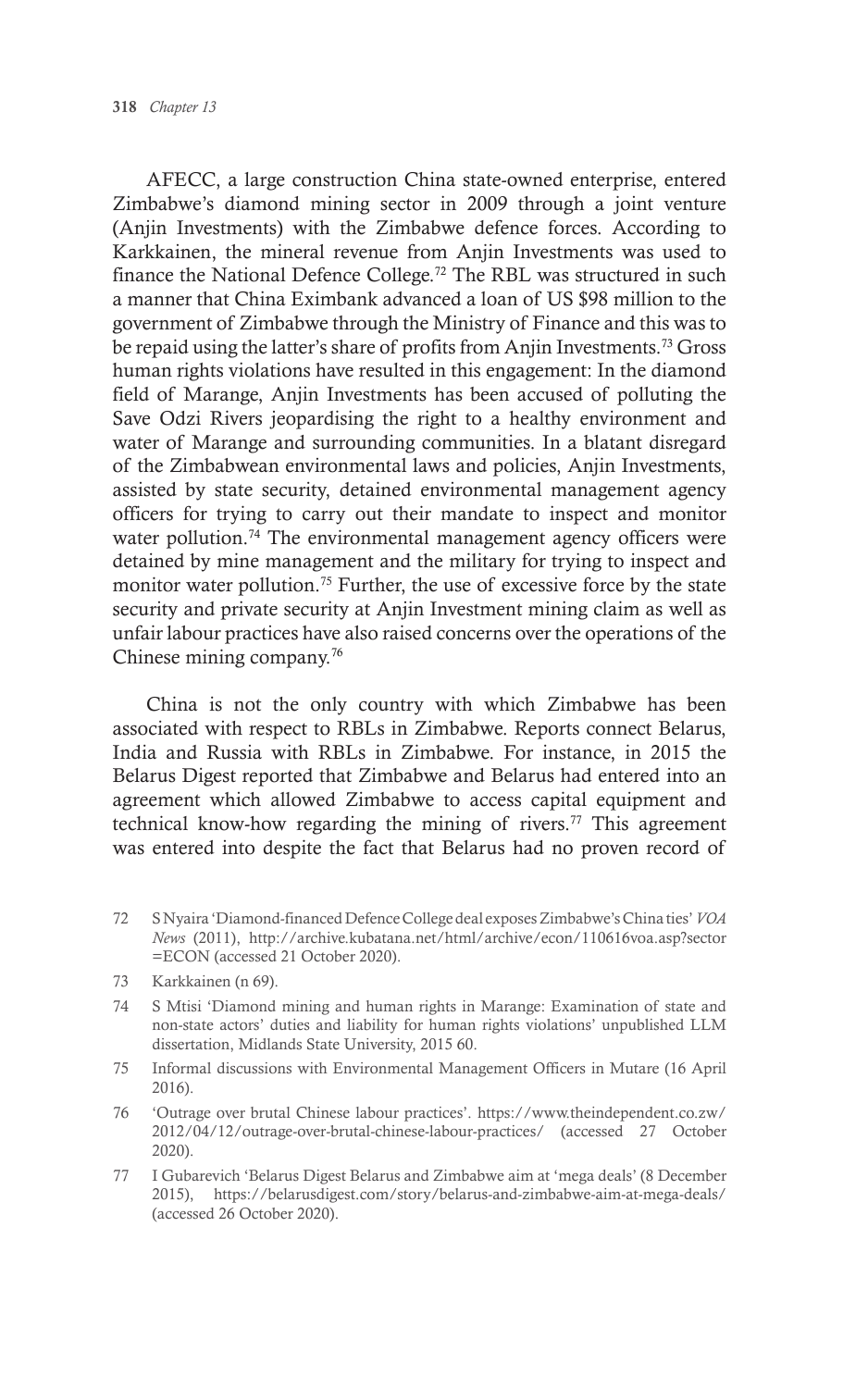expertise in river bed mining.<sup>78</sup> This may make one believe that these deals are entered into for political expedience and not necessarily for economic viability and without the interests of the ordinary Zimbabwean at heart. With regard to Russia, on 10 January 2020 the *Standard*, one of Zimbabwe's daily newspapers, reported that the government of Zimbabwe was contemplating an agreement with Russia involving the replacement of the former's military helicopters with payments based on the exchange of minerals. Further, it was reported that the government, faced with fuel shortages, was also negotiating a deal with Russia wherein it is provided with oil in exchange for diamonds.<sup>79</sup>

In 2019, Bloomberg writes that Zimbabwe secured a US \$500 million loan from Afreximbank in order to stabilise its currency. In return, the government offered platinum production as collateral.80 Shortly afterwards the newspaper writes that 'the main collateral for African Export-Import Bank's US \$500 million loan to Zimbabwe is a mine that hasn't been dug yet'.81 The loan should be paid back within four years through revenues of a mine. The mine is held by Great Dyke Investments, a venture between Russian investors and the Zimbabwean military's Zimbabwe Defence Industries Ltd. Yet, the mine is not developed and struggles to attract further investors. Platinum could come from other sources, including large-scale platinum mines in Zimbabwe. In autumn 2020 Bloomberg journalist Marawanyika revisited Grand Dyke Investments, which lies 65 kilometres outside of Harare, only to learn that significant amounts of funding still are needed to transform the exploration site into a platinumproducing mine.<sup>82</sup>

The common trend among the reported RBLs entered Zimbabwe is the involvement of the military and the opaqueness of the agreements. Information regarding the RBLs is mainly based on rumours in the media and media statements and reports. The governments of Zimbabwe, China, Belarus or Russia do not seem to want to be transparent on the terms of

- 78 O Manayiti 'Belarus gold mining deal questioned' (4 November 2018), https://www. thestandard.co.zw/2018/11/04/belarus-gold-mining-deal-questioned/ (accessed 21 October 2020).
- 79 https://allafrica.com/stories/202001310661.html
- 80 G Marawanyika (2019), https://www.bloomberg.com/news/articles/2019-05-20/ zimbabwe-got-loan-from-afreximbank-using-platinum-as-collateral (accessed 21 October 2020).
- 81 R Ndlovu & L Prinsloo (2019), https://www.bloomberg.com/news/articles/ 2019-05-22/zimbabwe-secures-500-million-backed-by-an-unmined-metal-deposit (accessed 10 January 2021).
- 82 G Marawanyika (2020), https://www.bloombergquint.com/business/russian-plan-todig-biggest-zimbabwe-platinum-mine-clears-hurdle (accessed 10 January 2021).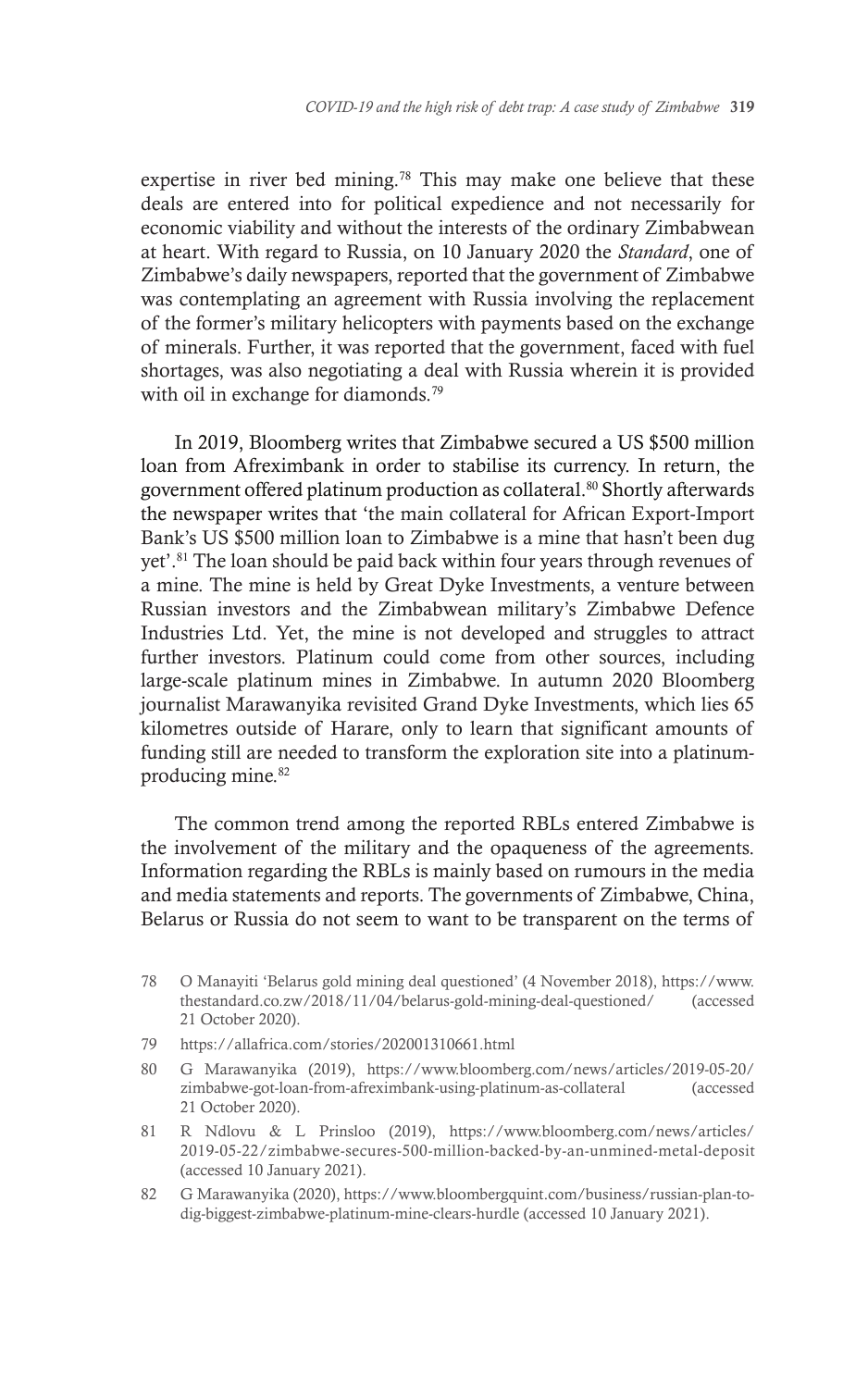the agreements, which in turn impedes citizen accountability and scrutiny. Mortgaging natural resources is a clear sign of a lack of creditworthiness and a struggle to attract banks as lenders. Minerals become Zimbabwe's last resort.

Given the increasing need to finance the economic recovery of a country negatively impacted by the COVID-19 pandemic and its limited access to finance, Zimbabwe still has to engage international commercial entities, RBLs may seem attractive to the government going forward. It is worth noting that other than mortgaging its resource for loans, Zimbabwe has also been swapping some of its resource rights in return for infrastructure development in what is known as resource-for-infrastructure (R4I) swaps (see Table 2). The NRGI data set shows that between 2004 and 2016 Zimbabwe contracted RBLs that constitute 2 per cent of the GDP.

| Agreement Loan<br>years | Value<br>$(\$)$ | Borrower<br>entity                      | Lending<br>country | Lender<br>entity | <b>Associated Project</b>                                |
|-------------------------|-----------------|-----------------------------------------|--------------------|------------------|----------------------------------------------------------|
| 2004                    | 110             | ZESA-Rural<br>Electrification<br>Agency | China              | <b>CATIC</b>     | Purchase of rural<br>electrification<br>agency equipment |
| 2006                    | 200             | Government                              | China              | Eximbank         | Purchase of<br>agricultural<br>equipment                 |
| 2011                    | 98              | Government                              | China              | Eximbank         | Construction of the<br>National Defence<br>College       |

| Table 1: | Data on some of the RBLs in Zimbabwe |  |  |  |
|----------|--------------------------------------|--|--|--|
|----------|--------------------------------------|--|--|--|

(Source: Data Extacted from the Resource Backed Loans : Pitfalls and Potential. A report by the NRGI)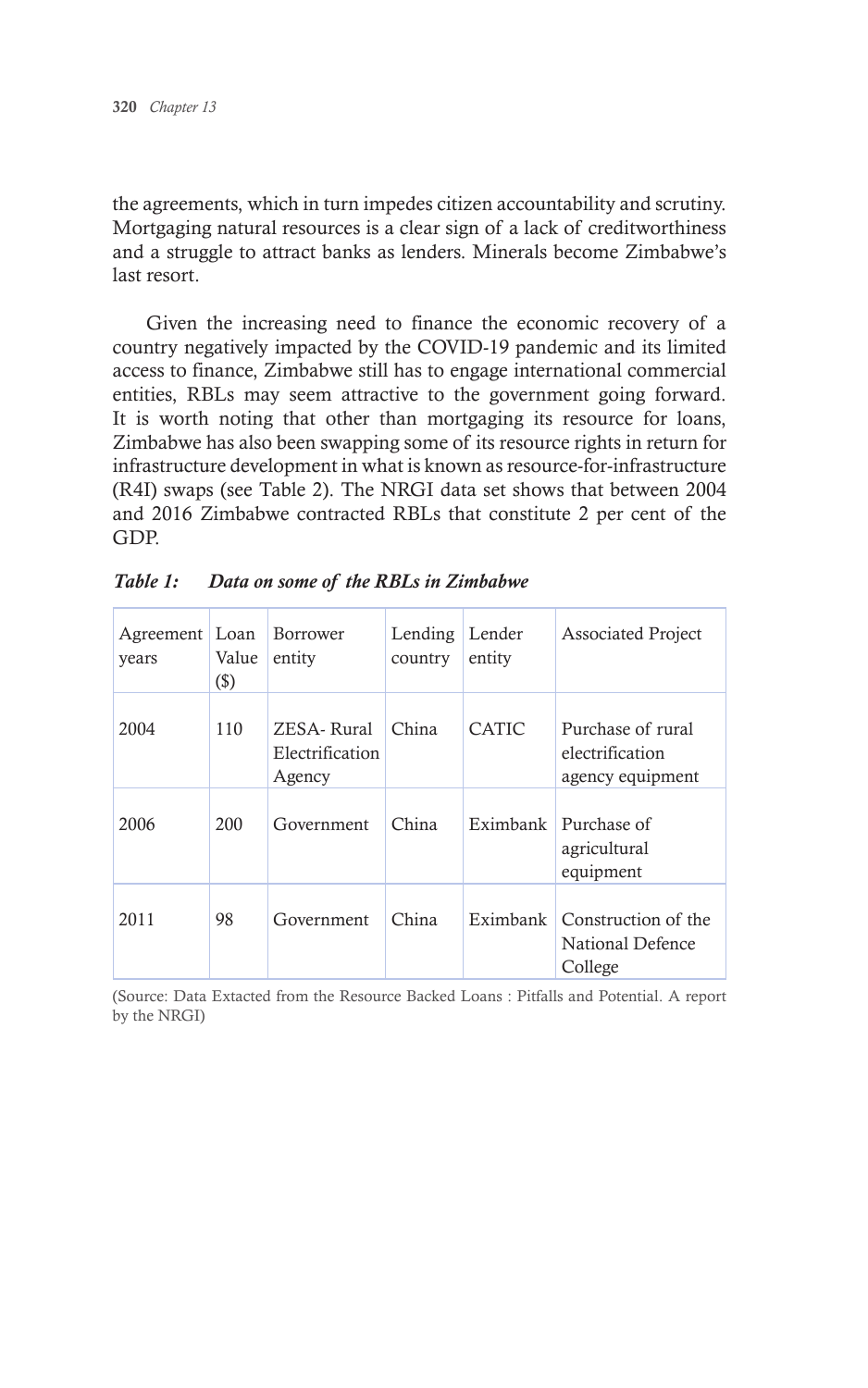| Year | Project<br>Description                                           | Loans            | Terms                                                                                                                                                                                                                              |       |                                                   | Conditions<br>(resource<br>used | Additional<br>agreements<br>to secure the                                                                                                                                                                                              |
|------|------------------------------------------------------------------|------------------|------------------------------------------------------------------------------------------------------------------------------------------------------------------------------------------------------------------------------------|-------|---------------------------------------------------|---------------------------------|----------------------------------------------------------------------------------------------------------------------------------------------------------------------------------------------------------------------------------------|
|      |                                                                  |                  | Interest                                                                                                                                                                                                                           | Grace | Period<br>in<br>years,<br>per<br>cent in<br>years |                                 | loan                                                                                                                                                                                                                                   |
| 2007 | Construction<br>of three<br>thermal<br>plants and<br>chrome mine | \$1.3<br>billion | A memorandum of understanding was signed to<br>finance three power plants with chrome export<br>revenues. Reports issued in 2010 indicate that the<br>agreement had not materialised                                               |       |                                                   |                                 |                                                                                                                                                                                                                                        |
| 2009 | Development<br>of platinum<br>mine                               | \$5<br>billion   | A memorandum of understanding was signed to 50<br>per cent equity in a \$40 billion platinum concession<br>for a \$5 billion concession credit line. In 2011<br>a credit line limited to \$3 billion was still under<br>discussion |       |                                                   |                                 |                                                                                                                                                                                                                                        |
| 2011 | Construction<br>of the<br><b>National</b><br>Defence<br>College  | \$98<br>million  | 2 per<br>cent                                                                                                                                                                                                                      | 7     | 20                                                | Diamonds<br>from<br>Marange     | If there is<br>any change<br>of laws for<br>government<br>policies in<br>Zimbabwe<br>making it<br>difficult<br>for either<br>party to<br>perform its<br>obligation,<br>China could<br>declare all<br>the sum<br>payable<br>immediately |

*Table 2: Data on R4I swaps in Zimbabwe*

Source: (Konijn 2014, Chinese Resources- For Infrastructure (R41) Swaps: An Escape from the Resource Curse)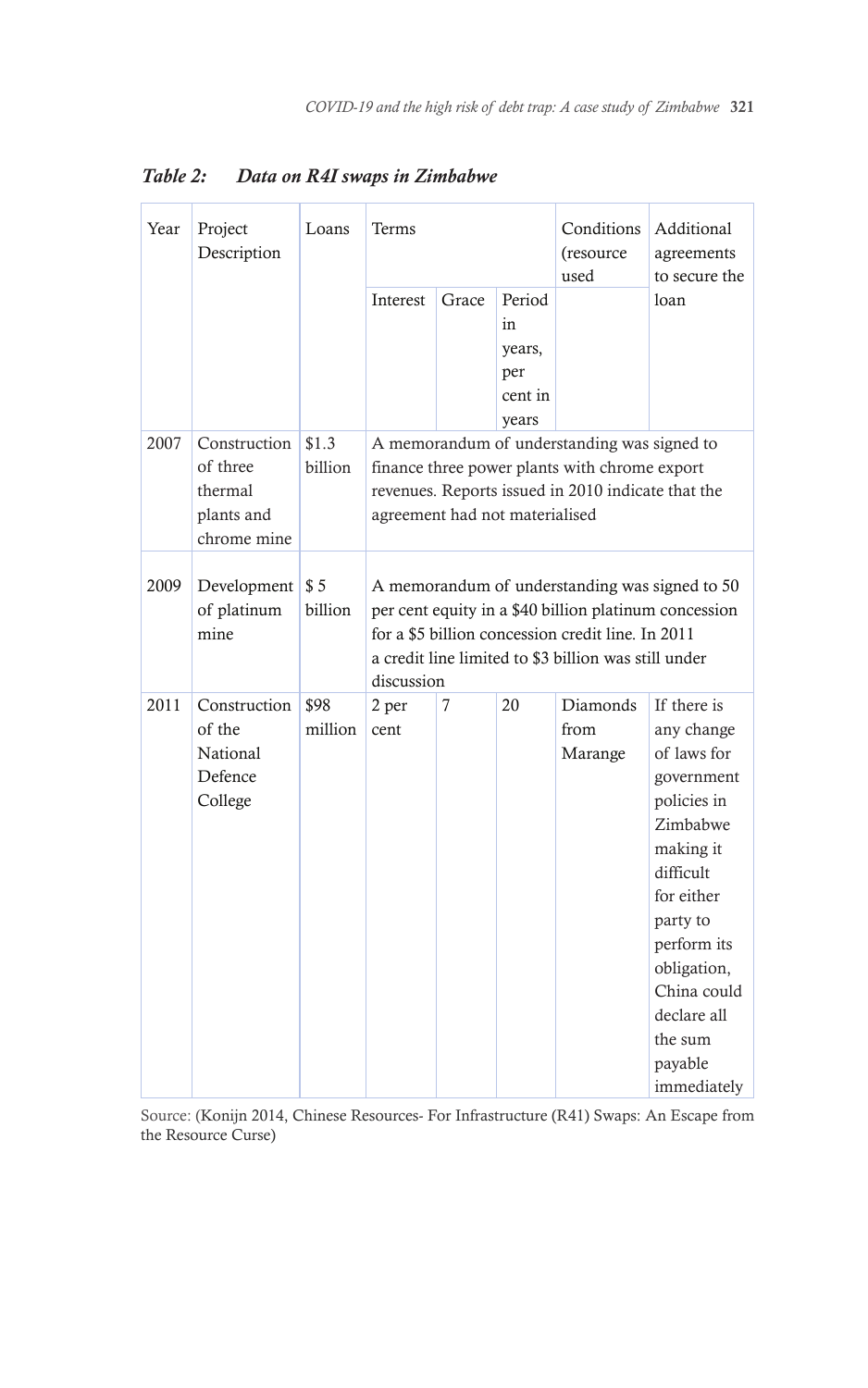# 13.7 RBLs and Zimbabwean laws

Even though Zimbabwean laws do not specifically mention RBLs, some legal provisions regarding public finance management, especially on debt and borrowing, are worth noting. To begin with, the Constitution of Zimbabwe has a comprehensive chapter on public finance management (chapter 17) with section 298 clearly setting out the principles that should guide public finance management in Zimbabwe. In terms of section  $298(1)(a)$  of the Constitution, one of the key aspects of public financial management is that there must be transparency and accountability in financial matters. Transparency is defined as 'increased flow of timely and reliable economic, social and political information, which is accessible to all relevant stakeholders'.<sup>83</sup> Accountability can be either vertical in that it is demanded from below by citizens, or horizontal in that institution of the state check abuses by other public agencies and branches of government and impose a requirement to report sideways.<sup>84</sup> With RBLs, the Zimbabwean government seems to be ignoring this critical provision. Information regarding the extent of the loan, repayment terms and period and the quantity and value of the minerals exchanged for the loans is hard to obtain. This makes it difficult for citizens to participate and hold the government to account where RBLs are concerned. Section 298(1)(f) goes even further to mention that public borrowing and all transactions involving the national debt must be carried out transparently and in the best interests of Zimbabwe. Considering the RBLs discussed earlier, one would wonder whether they are in the best interests of Zimbabwe or are only saddling present and future generations with debt and mortgaging the future of Zimbabwe. In a country where the public health system was failing and the education system deteriorating around the time when RBLs with AFECC were entered into, it cannot be said that these loans were contracted in the best interests of the country.

Closely related to transparency is the right of citizens to access information held by the government and public entities to enforce a right or for public interest and accountability. Without credible and timely information on RBLs, citizens and other government agencies cannot hold the responsible ministries to account as expected in terms of section 298(1) of the Constitution of Zimbabwe. In support of the correlation

<sup>83</sup> T Vishwanath & D Kaufmann ' Towards transparency in finance and governance' (2003) *SSRN Electronic Journal* 10.2139/ssrn.258978 (accessed 26 October 2020).

<sup>84</sup> A Schedler 'Conceptualizing Accountability' in L Diamond, MF Plattner & A Schedner (eds) *The self-restraining state: Power and accountability in new democracies* (1999).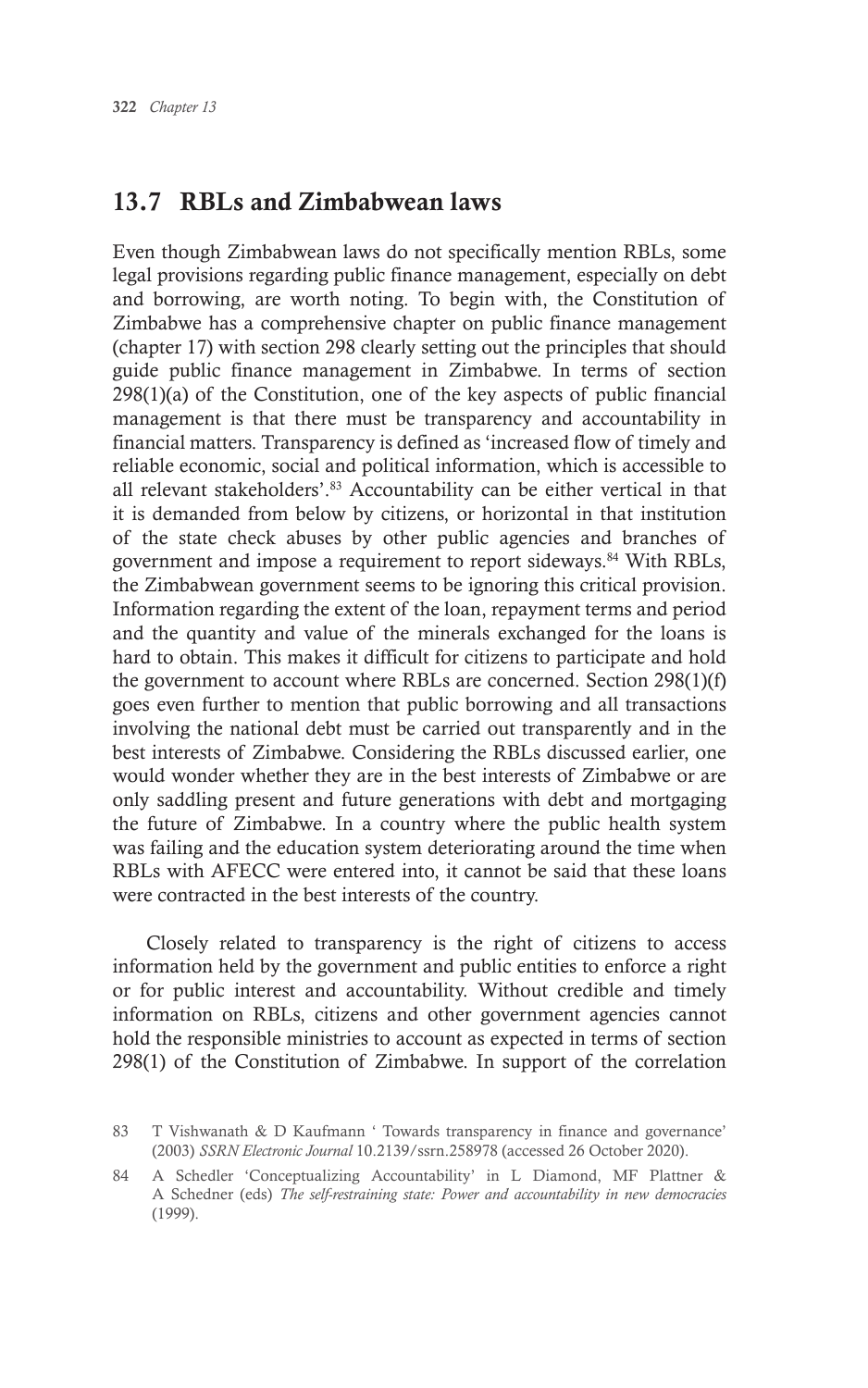between access to information and accountability, the High Court of Zimbabwe in *Hitschmann v City of Mutare* observed:

There is no doubt access to information held by public institutions more so for purposes of ensuring that they complied with the law in carrying out their obligations ensures accountability by these public bodies. If the courts fail to give effect to these constitutional provisions that promotes transparency and accountability by public bodies, then the ability of citizens to hold public actors to account will be violated.

Dealing with similar provisions of access to information in the South African Constitution, the Constitutional Court in *Brűmmer v Minister for Social Development and Others* held:85

The importance of this right … in a country which is founded on values of accountability, responsiveness and openness, cannot be gainsaid. To give effect to these founding values, the public must have access to information held by the State. Indeed, one of the basic values and principles governing public administration is transparency. And the Constitution demands that transparency 'must be fostered by providing the public with timely, accessible and accurate information.

The manner in which RBLs are contracted in Zimbabwe does not seem to respect the principles of public finance management set out in the Constitution. For instance, the RBL involving AFECC, China Eximbank, Anjin and the construction of the National Defence College was only made available to Parliament for approval within 24 hours before the date of debate, which many legislators viewed as not sufficient time to read and meaningfully debate the agreement.<sup>86</sup> While the debate in Parliament allowed for some of the terms of the agreement to become public, such as the 2 per cent per annum interest to the loan, seven-year grace period within which only interest will be paid, repayment in bi-annual instalments for 13 years and the preferential treatment of Chinese goods, technologies and services during the construction of the National Defence College, this disclosure does not meet the requirements of prompt and timely disclosure as the public was aware of the provisions only after the agreement had been signed by the executive and approved by Parliament.<sup>87</sup> While this RBL was contracted before the promulgation of the current Constitution, the government has not changed the manner in which it conducts itself

86 http://archive.kubatana.net/html/archive/legisl/110606veritas.asp?sector-legisl (accessed 26 October 2020); House of Assembly Hansard Zimbabwe (31 May 2011).

<sup>85</sup> 2009 (6) SA 323 (CC) para 62.

<sup>87</sup> World Bank (n 5) 1.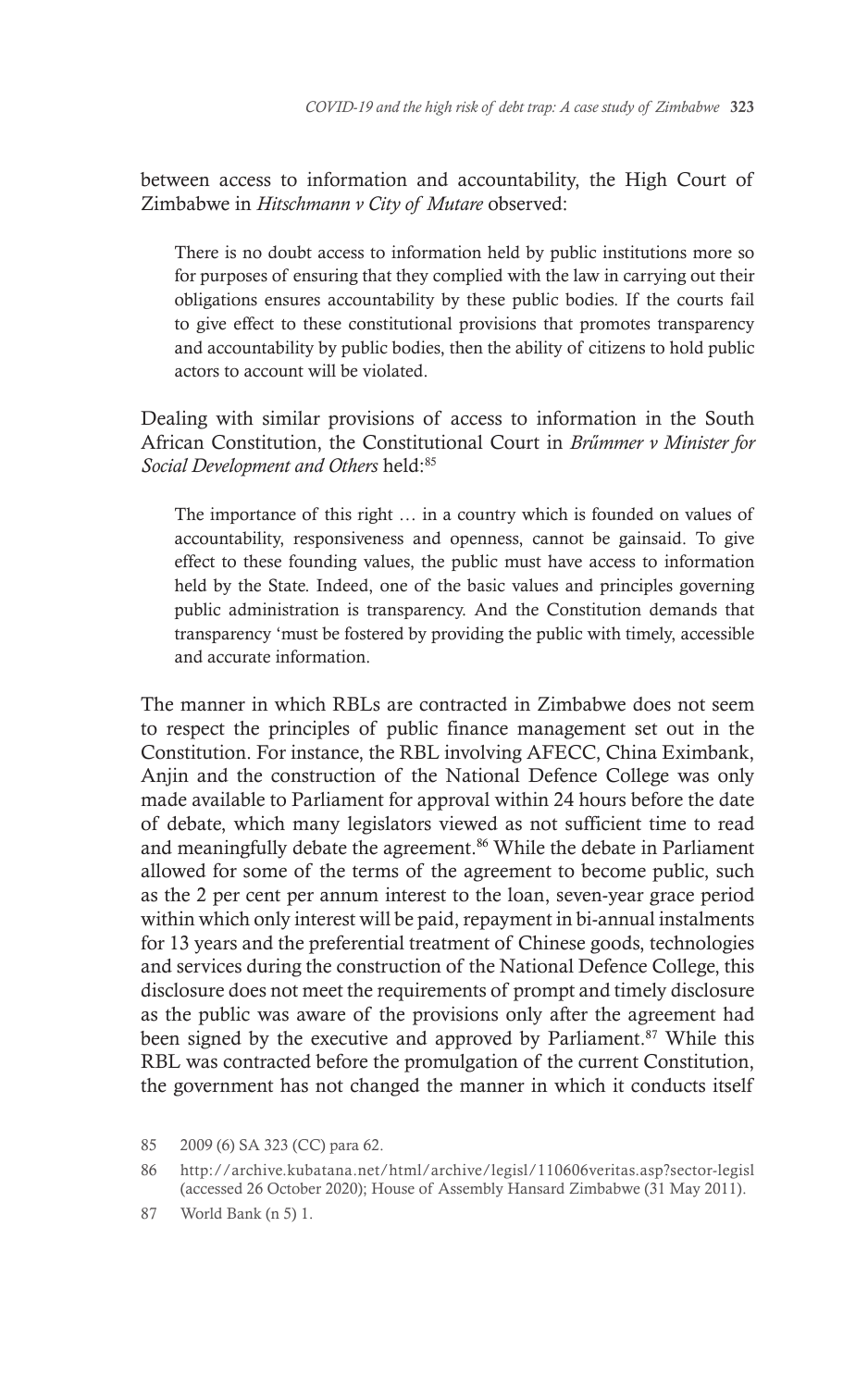with regard to RBLs, as the alleged agreements involving Belarus and Russia indicate.

In addition to citizens' accountability, Parliament also has a role to play in oversight where RBLs are concerned. The Constitution of Zimbabwe empowers Parliament to play a vital oversight role on loan agreements and public debt, and this includes RBLs. For instance, section 300 gives Parliament the power to enact a law that sets limits on the borrowing by the government, the public debt and debts whose repayments are guaranteed by the government of Zimbabwe. The section went on further to provide in terms of subsection (4)(b) that the minister has an obligation to report twice annually to Parliament on the performance of loans raised by the state, and loans guaranteed by the state. In keeping with section 300, the Public Debt Management Act (chapter 22:21) was promulgated into law in 2015.

While the Public Debt Management Act has provisions compelling the government of Zimbabwe to obtain parliamentary approval of borrowing in excess of limits set by law (70 per cent of the national GDP) which may apply to RBLs, the setup of the Parliament proves to be a limitation to the effectiveness of these provisions. The Zimbabwean Parliament tends to be dominated by one party which also constitutes the government and, given that the Parliament operates through a whipping system, the independence and watchdog role of Parliament is adversely impacted.<sup>88</sup> Another constitutional provision of importance in the RBL discourse is section 327 of the Constitution of Zimbabwe. Section 327(3) provides:

An agreement which is not an international treaty but which (a) has been concluded or executed by the President or under the President's authority with one or more foreign organisations or entities, and (b) imposes fiscal obligations on Zimbabwe, does not bind Zimbabwe until it has been approved by Parliament.

This provision is encompassing and covers RBLs. In a functioning democracy, this provision provides an opportunity to ensure that RBLs or any other agreements entered into by the government are in the national and public interest. Parliamentary oversight is an important tool.<sup>89</sup> The

- 88 P Mushoriwa 'Improving the investment climate Suggestions on legal aspects of public debt management', http://www.mushoriwapasi.co.zw/2020/04/13/ improving-the-investment-climate-suggestions-on-legal-aspects-of-public-debtmanagement/ (accessed 21 October 2020).
- 89 S Mtisi & M Matsvaire 'Secretive constitutional amendment mischief: Implications of Constitutional Amendment Bill No 2 on Transparency and Accountability in Zimbabwe's Mining Sector', http://www.zela.org/secretive-constitutional-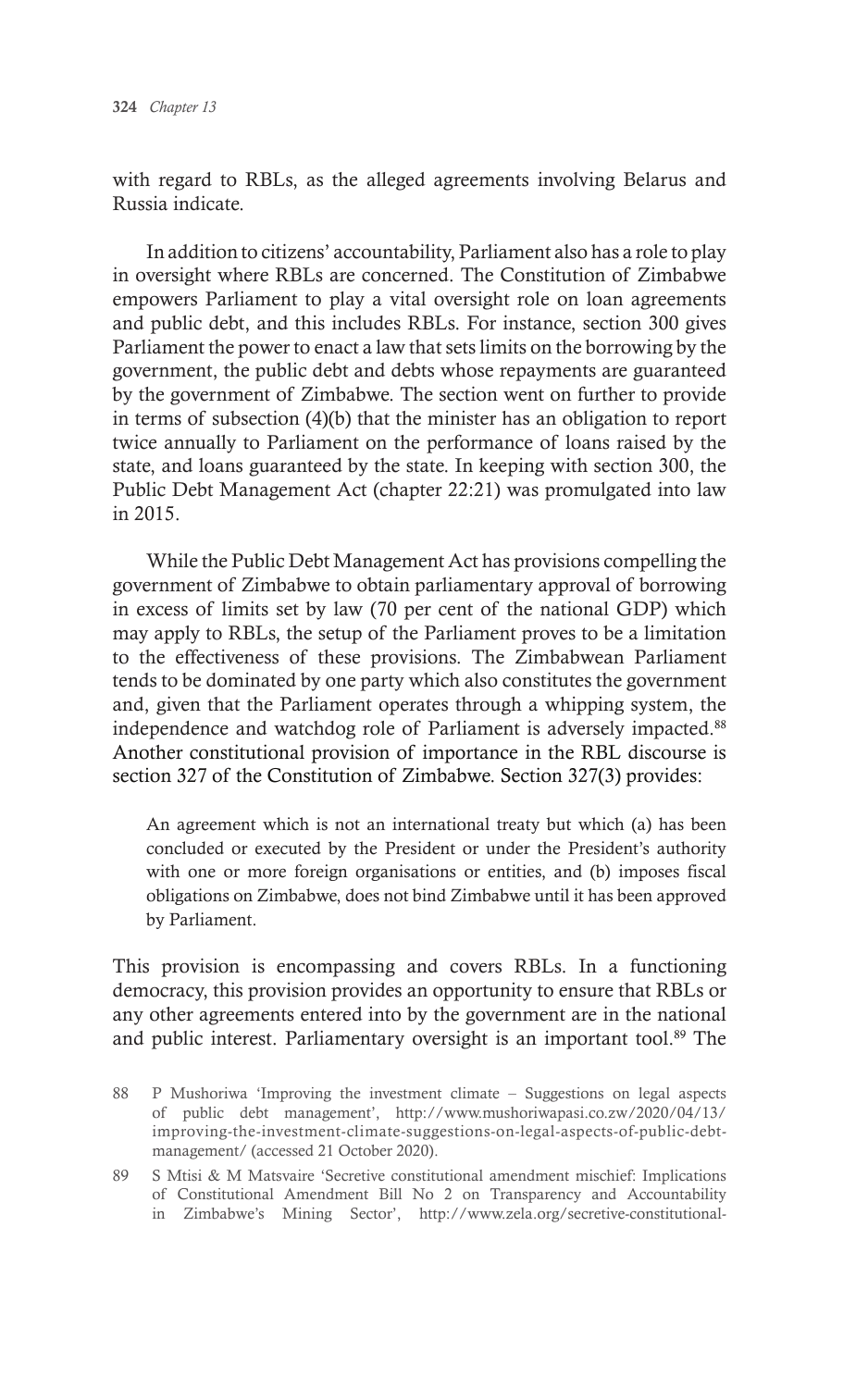import and nature of parliamentary oversight on RBLs and mining contracts in general in Zimbabwe is further at risk as the government is proposing an amendment to section 327 through clause 23 of the Constitutional Amendment Bill. The amendment seeks to remove the requirement of parliamentary approval on agreements signed between the government and international entities. The proposed amendment and the failure of the government to enact a law to provide for the negotiation and performance of mineral concessions and other rights is an indication of the unwillingness of the government of Zimbabwe to promote transparency and accountability in the mining sector.

# 13.8 Conclusion

This chapter has shown that as a result of economic contraction which started way back in 2000, Zimbabwe engaged in the process of mortgaging its resources in return for loans. The mortgaging of resources through RBLs is likely to continue in the future as the Zimbabwean economy has taken a hit from the COVID-19 pandemic. Comparing RBLs across the African continent, the Zimbabwean examples are in line with challenges these loans have caused. An assessment of the Zimbabwean RBLs that have been known to be signed so far reveals that RBLs have been opaque and involved little or no citizen participation, lack parliamentary oversight and some have resulted in gross human rights violations, such as the conduct of Anjin Investments in the diamond field of Marange. Governmental regulation regarding RBLs is increasing instead of restricting and reducing their risks. There is a need, therefore, for several policy responses to this challenge. In terms of Domestic Resource Mobilisation (DRM), Zimbabwe needs to consider financing its own development not through loans but through innovative ways that include improving the tax regime to allow more investors, curtailing corruption to avoid leakages in the mining sector as well as promoting value addition on raw materials. In the short run, there is a need for a policy and law to guide the contraction of loans through the mortgaging of resources, and Parliament needs to be involved in that process. That law and policy should spell out a threshold of what is permissible in terms of resource mortgaging. Parliament's involvement in this process is under threat from the proposed constitutional amendment 23 which seeks to remove Parliament from reviewing performance contracts in Zimbabwe. It becomes critical for civil society in Zimbabwe to lobby and advocate parliamentary oversight over all mining contracts. Parliament also needs capacitation so that they have an informed view

amendment-mischief-implications-of-constitutional-amendment-bill-no-2-ontransparency-and-accountability-in-zimbabwes-mining-sector/ (accessed 26 October 2020).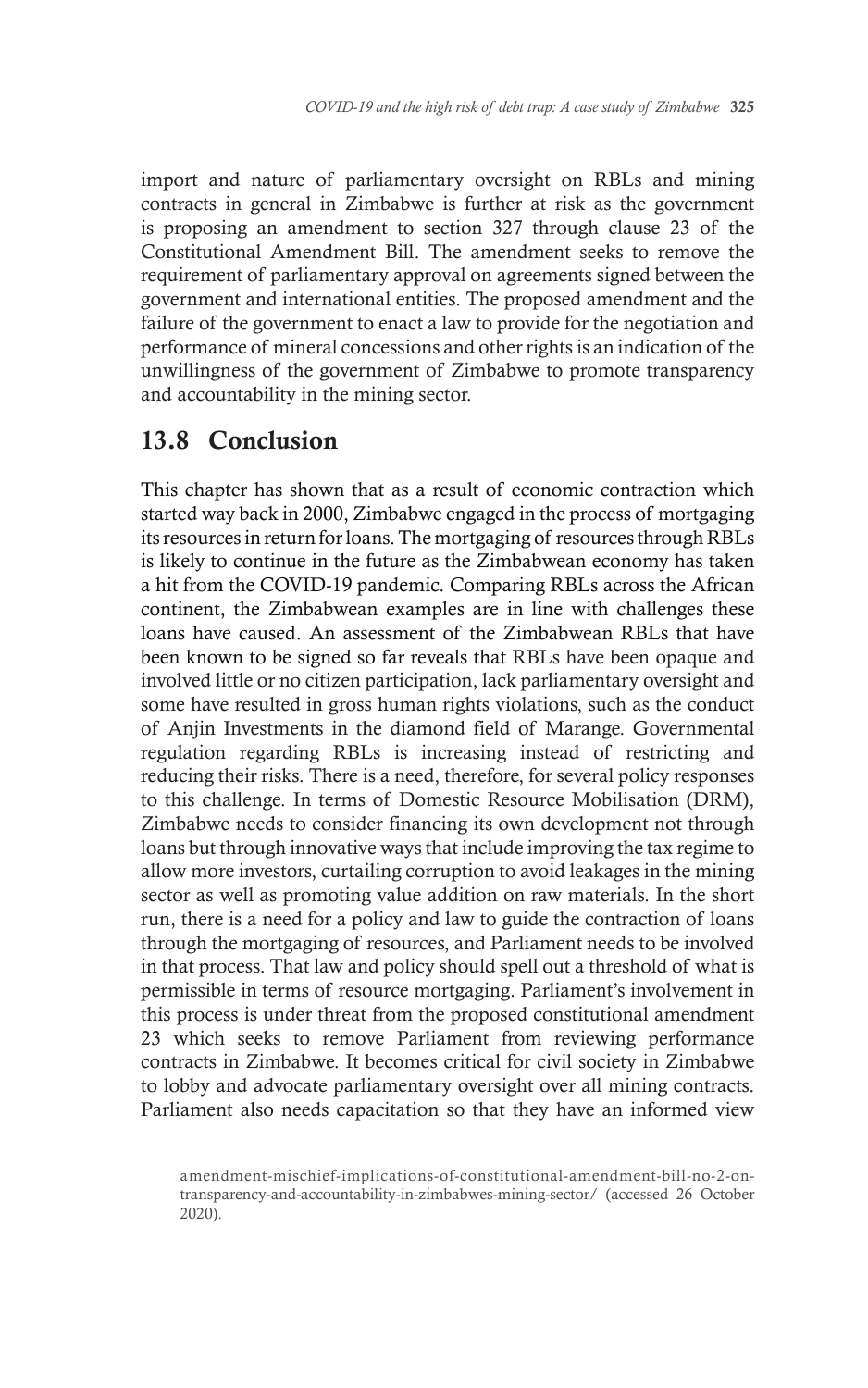when they review contracts and licences. Transparency will be key in any RBL to come, both in the contraction of new loans and the monitoring and progress of debt servicing.

On the other hand, there is also a need for the international community to demand the same amount of transparency, room for rescheduling and restructuring, obligations for responsible resource-based lending and borrowing and financial oversight as there is for traditional loans. RBLs have so far received little attention. Responsibility lies not only nationally but also globally. The future generation's resources should not be sold out for today's short-lived greed.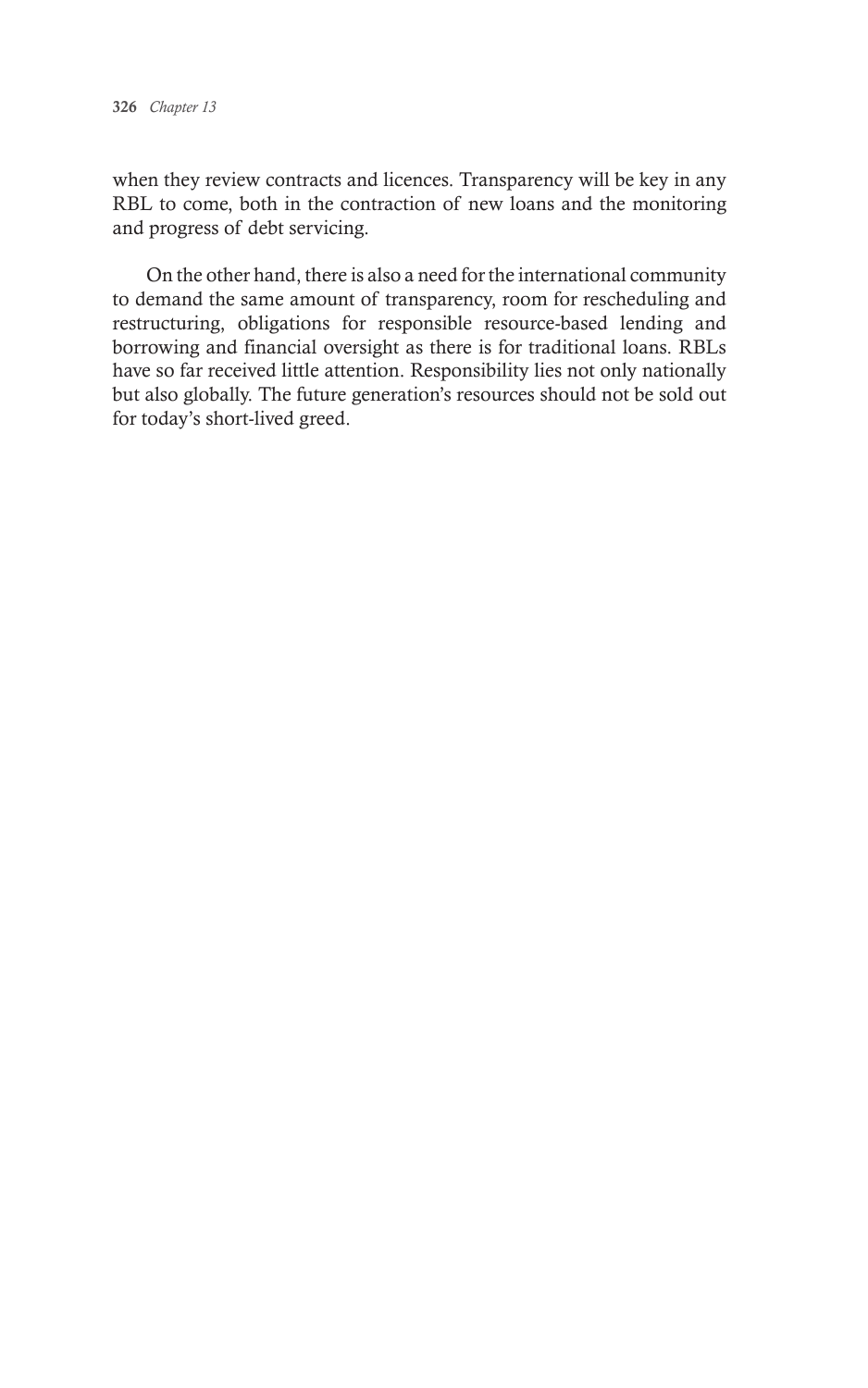# References

- 'Africa's debt crisis hampers its fight against COVID-19' *Economist* (April 2020), https://www.economist.com/middle-east-and-africa/2020/04/11/africasdebt-crisis-hampers-its-fight-against-covid-19 (accessed 30 October 2020)
- Africa Confidential 'Zimbabwe government close to collapse as Ncube sends plea for cash' (30 April 2020), https://www.africa-confidential.com/article/ id/12945/Zimbabwe\_government\_close\_to\_collapse\_as\_Ncube\_sends\_ plea\_for\_cash (accessed 30 October 2020)
- Brookings Institute, https://www.brookings.edu/experts/brahima-coulibaly/ (accessed 30 October 2020)
- Bulow, J et al 'New steps are needed to improve sovereign debt workouts' IMF Fall Issue 2020, https://www.imf.org/external/pubs/ft/fandd/2020/09/debtpandemic-reinhart-rogoff-bulow-trebesch.htm (accessed 30 October 2020)
- 'Cash-strapped Zambia takes on China as it seeks debt relief' *TRT World*  (13 October 2020), https://www.trtworld.com/magazine/cash-strappedzambia-takes-on-china-as-it-seeks-debt-relief-40544 (accessed 30 October 2020)
- Chigumira, G et al 'Enhancing natural resources management in Zimbabwe: Case studies of mineral exploitation, forestry management, wildlife management and solar exploitation' (2019), http://www.zeparu.co.zw/sites/default/files/2019-05/ ENHANCING%20NATURAL%20RESOURCE%20MANAGEMENT%20 IN%20ZIMBABWE%20for%20web.pdf (accessed 30 July 2020)
- Columbia Centre on Sustainable Investment 'Resource for infrastructure deals', http://ccsi.columbia.edu/work/projects/resource-for-infrastructure-deals/ (accessed 30 October 2020)
- Congressional Research Services 'Global Economic Effects of COVID-19' (2021), https://fas.org/sgp/crs/row/R46270.pdf (accessed 30 October 2020)
- Cotterill, J & Stubbington, T 'Zambia headed for Africa's first COVID-related debt default' *Financial Times* (22 September 2020), https://www.ft.com/ content/0b744d46-46b1-48c3-81cd-be0d78d99262 (accessed 30 October 2020)
- Dhliwayo, M & Sibanda, M 'From Zimbabwe mining revenue transparency initiative to the extractive industries transparency initiative' (2019) *Zimbabwe Environmental Law Association*, http://www.zela.org/from-zimbabwe-miningrevenue-transparency-initiative-to-the-extractive-industries-transparencyinitiative/ (accessed 25 November 2020)
- EITI *Standard (2019)* 'Requirements 4.2 and 4.3', https://eiti.org/document/eitistandard-2019#r4-2 (accessed 30 October 2020)
- Global Witness 'A crude awakening: The role of the oil and banking industries in Angola's civil war and the plunder of state assets', https://cdn.globalwitness. org/archive/files/pdfs/a%20crude%20awakening.pdf (accessed 15 September 2020).
- Gubarevich, I 'Belarus Digest Belarus and Zimbabwe aim at 'mega deals' (8 December 2015), https://belarusdigest.com/story/belarus-andzimbabwe-aim-at-mega-deals/ (accessed 26 October 2020)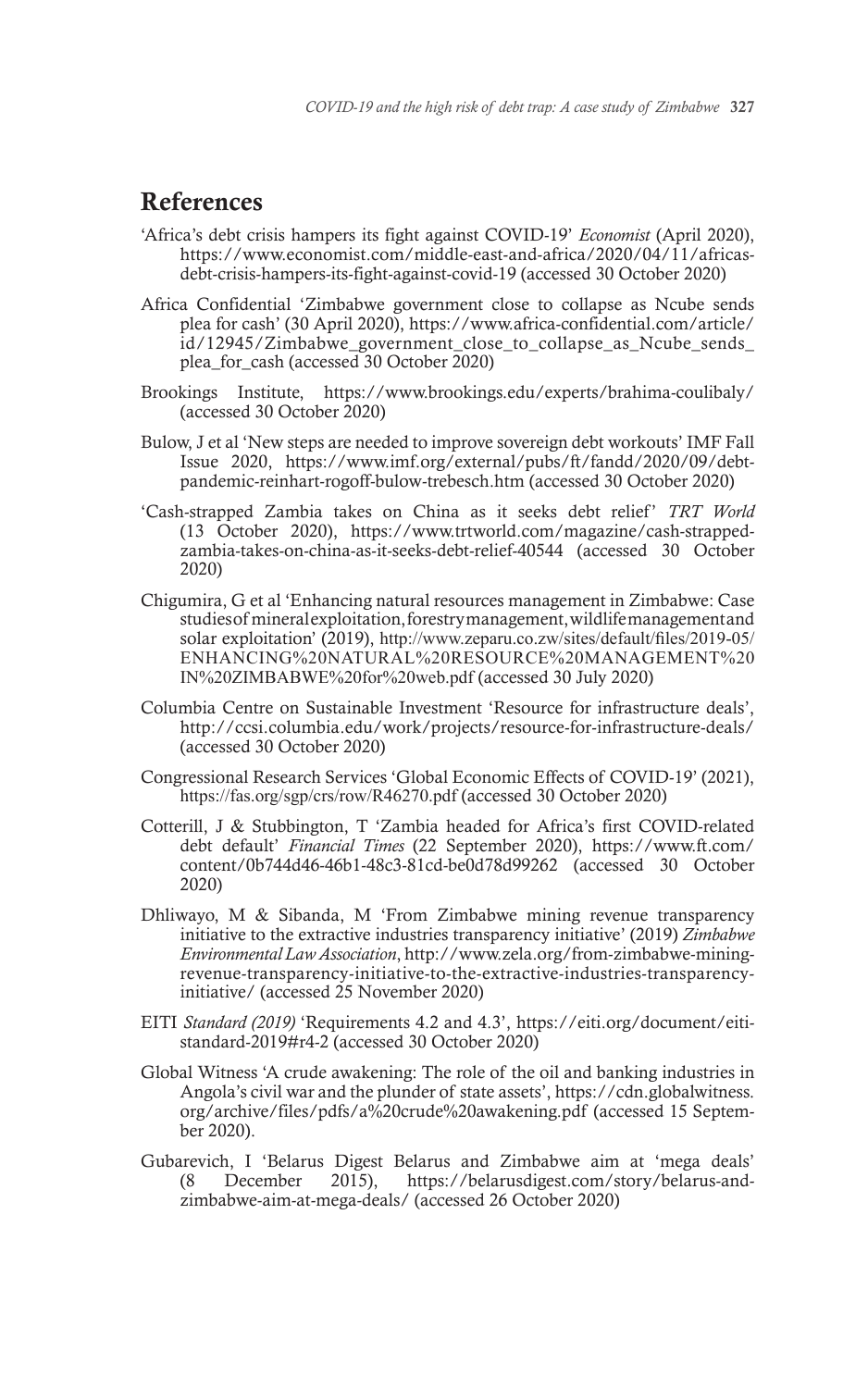- Halland, H et al 'Resource financed infrastructure. A discussion on a new form of infrastructure financing' (2014) *World Bank Studies* 3
- 'Hwange in barter deal with Chinese Ndamu Sandu' *Zimbabwe Independent* (12 May 2006), https://www.theindependent.co.zw/2006/05/12/hwange-inbarter-deal-with-chinese/ (accessed 26 October 2020)
- IMF 'IMF executive board approves immediate debt relief for 25 countries' (13 April 2020), https://www.imf.org/en/News/Articles/2020/04/13/ pr20151-imf-executive-board-approves-immediate-debt-relief-for-25 countries (accessed 30 October 2020)
- IMF 'Republic of Congo. Staff Report for the 2019 Article IV Consultation. 34' (2020)
- 'Impact of the corona virus on the African economy', https://www.tralac.org/ documents/resources/covid-19/3218-impact-of-the-coronavirus-covid-19 on-the-african-economy-african-union-report-april-2020/file.html (accessed 30 October 2020)
- Jourdan, P et al 'Mining sector policy study' Zimbabwe Economic Policy Analysis and Research Unit (2012), http://www.zeparu.co.zw/sites/default/files/2018-03/ Mining%20Sector%20Policy%20Study%20pdf.pdf (accessed 12 November 2020)
- Jubilee Debt Campaign 'Africa's growing debt crisis: Who is the debt owed to?' (2018) 1
- Karkkainen, A 'Does China have a geo-economic strategy towards Zimbabwe? The case of the Zimbabwean natural resource sector' (2015) 14 *Asia Europe Journal* 185
- Kgomoeswana, V 'The many resource-rich African countries on the brink of defaulting on their debts is worrisome' *Sunday Independent* (25 October 2020), https://www.iol.co.za/sundayindependent/dispatch/the-manyresource-rich-african-countries-on-the-brink-of-defaulting-on-their-debts-isworrisome--b3488f7f-9d54-4a7e-9796-b58a12106b14 (accessed 30 October 2020)
- Konijn, P 'Chinese Resources-for-Infrastructure (R4I) swaps: An escape from the resource curse' (2014)
- Maiza-Larrarte, A & Claudio-Quiroga, G 'The impact of Sicomines on development in the Democratic Republic of Congo' (2019) 95 *International Affairs* 427
- Manayiti, O 'Belarus gold mining deal questioned' (4 November 2018), https://www.thestandard.co.zw/2018/11/04/belarus-gold-mining-dealquestioned/ (accessed 21 October 2020)
- Manley, D, Mihalyi, D & Heller, PRP 'Hidden giants. It's time for more transparency in the management and governance of national oil companies' IMF 57
- Marawanyika, G (2019), https://www.bloomberg.com/news/ articles/2019-05-20/zimbabwe-got-loan-from-afreximbank-using-platinumas-collateral (accessed 21 October 2020)
- Marawanyika, G (2020), https://www.bloombergquint.com/business/russian-planto-dig-biggest-zimbabwe-platinum-mine-clears-hurdle (accessed 10 January 2021)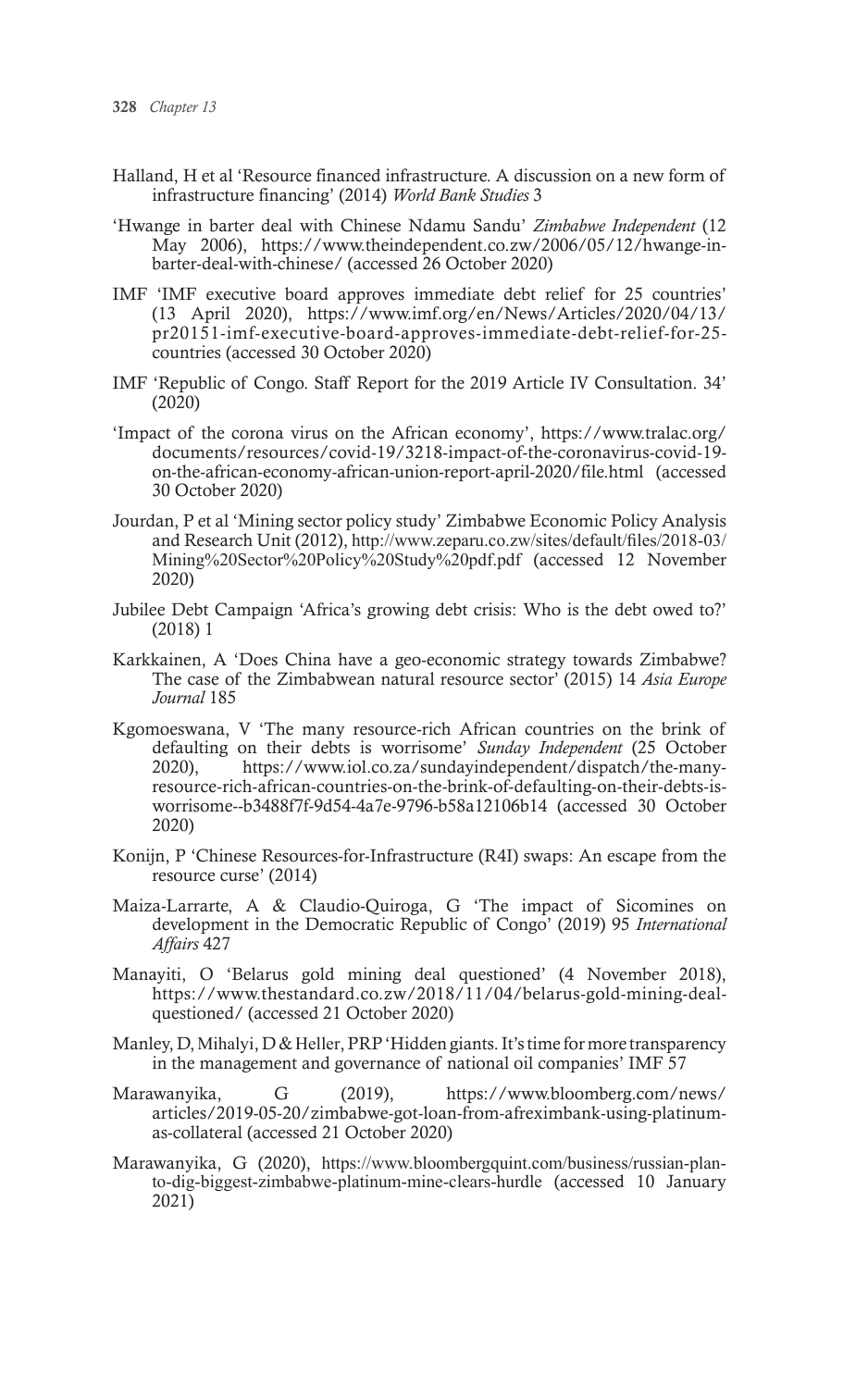- Marysse, S & Geenen, S 'Triangular arm wrestling: Analysis and revision of the Sino-Congolese agreements' in Ansoms, A & Marysse, S *Natural resources and local livelihoods in the Great Lakes Region of Africa. A political economy perspective* (Palgrave Macmillan 2011) 237
- Mihalyi, D et al 'Resource-backed loans: Pitfalls and potential' (2020) Natural Resource Governance Institute 3
- Mtisi, S & Matsvaire, M 'Secretive constitutional amendment mischief: Implications of Constitutional Amendment Bill No 2 on Transparency and Accountability in Zimbabwe's Mining Sector', http://www.zela.org/ secretive-constitutional-amendment-mischief-implications-of-constitutionalamendment-bill-no-2-on-transparency-and-accountability-in-zimbabwesmining-sector/ (accessed 26 October 2020)
- Mtisi, S 'Diamond mining and human rights in Marange: Examination of state and non-state actors' duties and liability for human rights violations' unpublished LLM dissertation, Midlands State University, 2015 60
- Mushoriwa, P 'Improving the investment climate Suggestions on legal aspects of public debt management', http://www.mushoriwapasi.co.zw/2020/04/13/ improving-the-investment-climate-suggestions-on-legal-aspects-of-publicdebt-management/ (accessed 21 October 2020)
- 'Myriad of opportunities in Zim's mining sector' (8 September 2017), https://m. miningweekly.com/article/myriad-of-opportunities-in-zimbabwes-miningsector-2017-09-08 (accessed 15 September 2020)
- Ndlovu, R & Prinsloo, L (2019), https://www.bloomberg.com/news/ articles/2019-05-22/zimbabwe-secures-500-million-backed-by-an-unminedmetal-deposit (accessed 10 January 2021)
- Ngozi, O-I et al 'Africa needs debt relief to fight COVID-19' (9 April 2020), https://www.brookings.edu/opinions/africa-needs-debt-relief-to-fightcovid-19/ (accessed 30 October 2020)
- Nyaira, S 'Diamond-financed Defence College deal exposes Zimbabwe's China ties' *VOA News* (2011), http://archive.kubatana.net/html/archive/ econ/110616voa.asp?sector=ECON (accessed 21 October 2020)
- Onyekwena, C & Amara Ekeruche, M 'The case for debt relief in Africa amid COVID-19' (14 April 2020), https://www.africaportal.org/features/casedebt-relief-africa-amid-covid-19/ (accessed 30 October 2020)
- 'Outrage over brutal Chinese labour practices'. https://www.theindependent. co.zw/2012/04/12/outrage-over-brutal-chinese-labour-practices/ (accessed 27 October 2020)
- PACT 'A gold opportunity, scoping study of artisanal and small scale gold mining in Zimbabwe' (2015), https://www.pactworld.org/a%20golden%20opportunity (accessed 25 August 2020)
- Public Eye 'Wie gemschmiert: Ölhändler Gunvor im Kongo', https://www. publiceye.ch/de/themen/rohstoffhandel/gunvor-kongo (accessed 30 October 2020)
- Sallen, M 'External debt complicates Africa's COVID-19 recovery, debt relief needed' (30 July 2020), https://www.un.org/africarenewal/magazine/july-2020/external-debt-complicates-africas-post-covid-19-recovery-mitigatingefforts (accessed 30 October 2020)